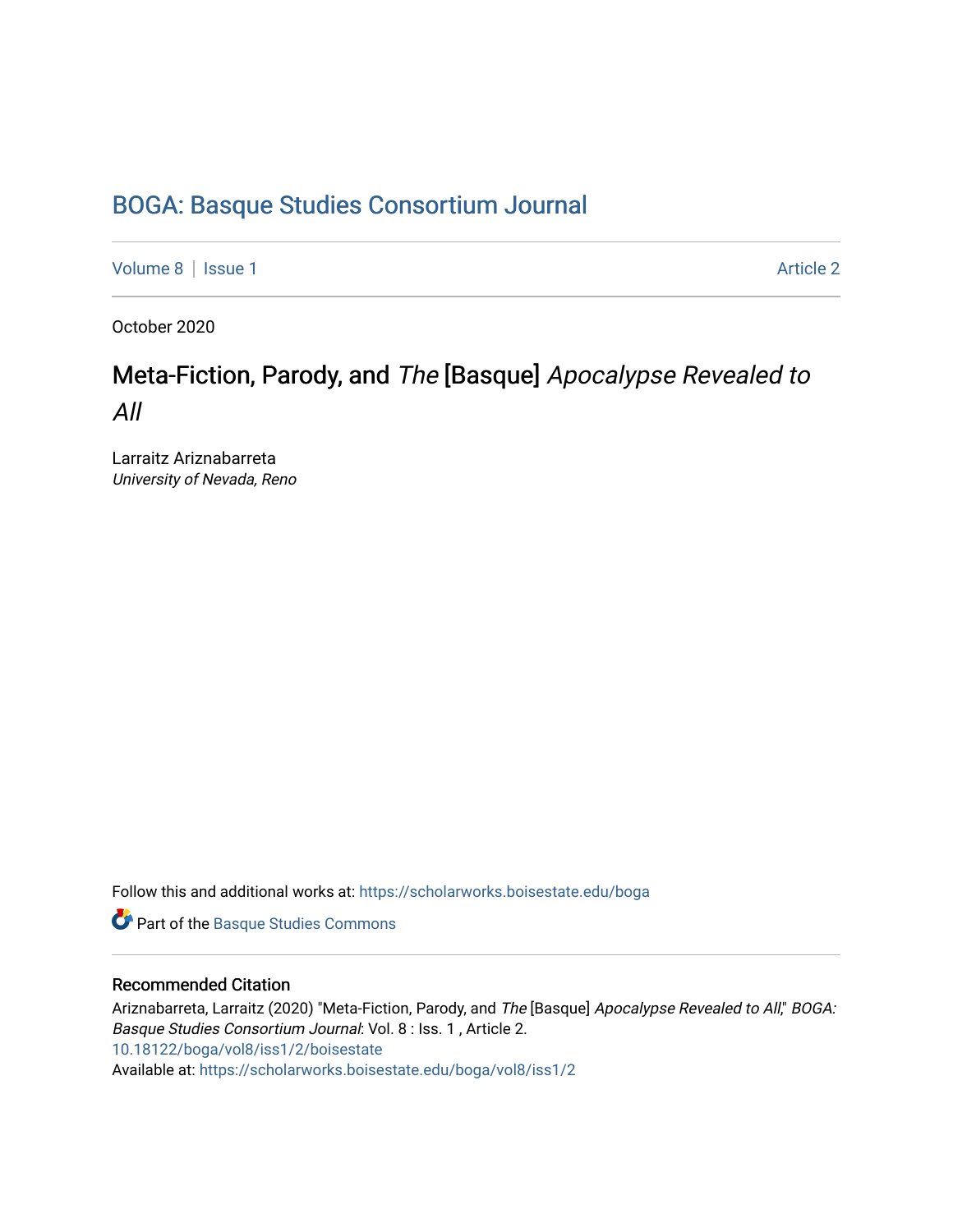

# **Meta-fiction, Parody, and** *The* **[Basque]** *Apocalypse Revealed to All*

Larraitz Ariznabarreta, PhD

Members of ethnic and other social and cultural minorities –women, gays, and lesbians– have made creative use of the fantastic and postmodern modes of writing in order to express alterity and otherness: also as means of exposing and disrupting repressive notions of nationalism and identity and the defamiliarizing normative assumptions about the constitution of the real. (Concha & Dobrott, 2006, p. 198)

Over ten years have gone by since Joseba Gabilondo's *Apokalipsia guztioi erakutsia* ["Vulgate of the Apocalypse" or "The Apocalypse Revealed to All"[1\]](#page-1-0) was published. Although the book obtained the "Erein Narratiba" award in 2009, the collection gained no scholarly attention and hardly received any critical reviews. The exceptions were few and not very encouraging. In a revision published in *Gara* (July 31, 2009) Ion Olano conceded that Gabilondo "had tried to make a liquid book (not to say "postmodern"), using some really interesting ingredients, but all in all, […] he had stopped short of the attempt" (Olano, July). Similarly, Felipe Juaristi (*El Diario Vasco*, August 28, 2019) underscored the flaws in the collection, questioning the very essence of the parodical technique Gabilondo had opted for:

I do not know what kind of parody Joseba Gabilondo makes. But throughout the book there is a trace of a bunch of pages of Basque literature, a noticeable trace, written in a different way and, therefore, turned into a shadow. After all, what makes a parody of

<span id="page-1-0"></span> $1$  These translations were rendered by the author himself. Only one of the short stories of the collection *Apokalipsia guztioi erakutsia* has been translated into English. "Denboraren kondena" ("Time's Sentence") was included in the collection *Our Wars. Short Fiction on Basque Conflicts* (Ayerbe, 2012). All the rest of the translations from the original Basque were rendered by the author of this article.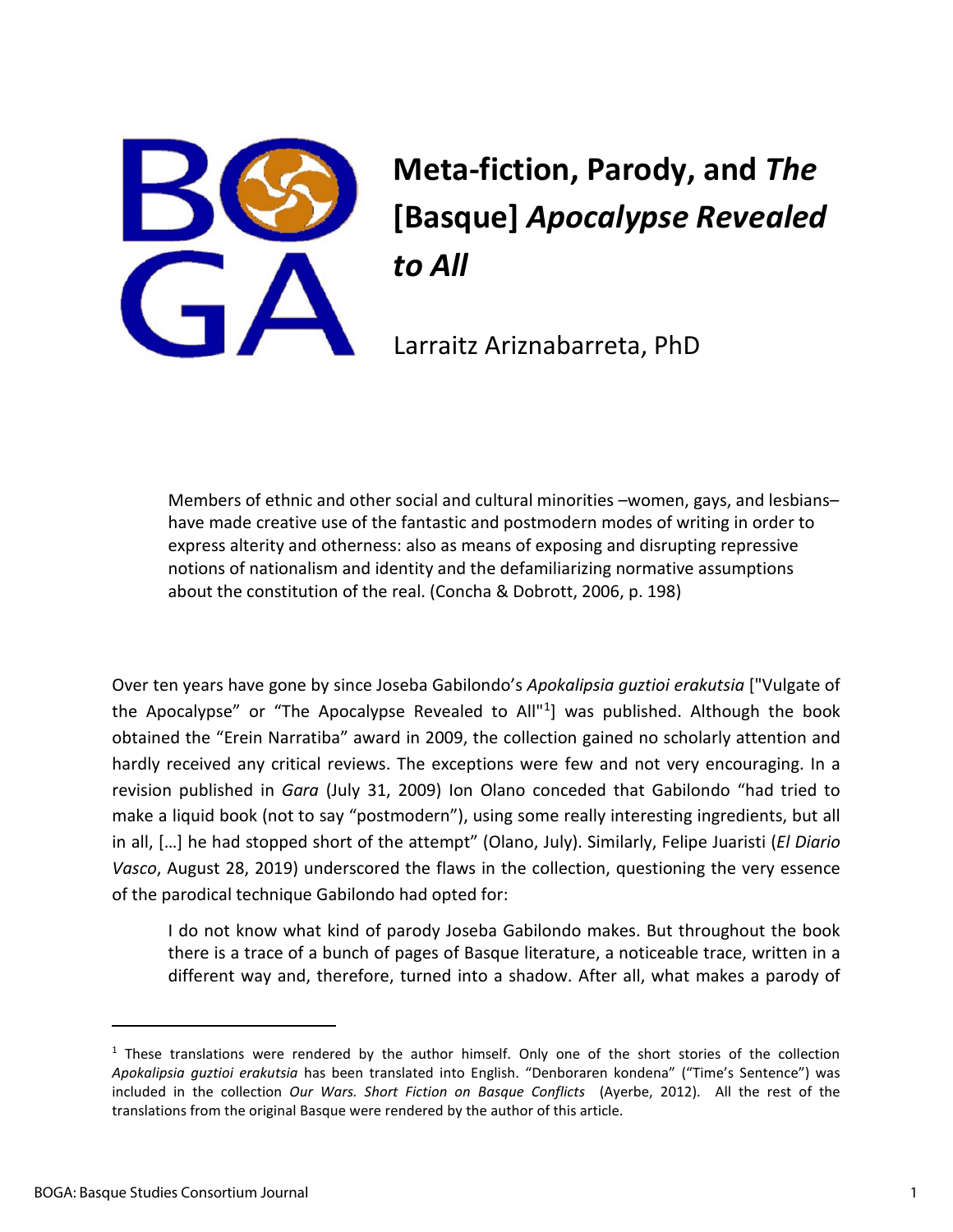literature is a parody of society, because literature forms, roughly, of course, the symbolic universe of society. But when the symbolic universe itself is parodical, why parody? (Juaristi, 2009)

The review by the scholar Mikel Ayerbe in the Basque newspaper *Berria* (May 24, 2009) was not explicitly upbeat either. Though Ayerbe did admit that "the more I think about what I read, the more confused my conclusions become. And in these times of ease, achieving that is no small feat"[2](#page-2-0) he confessed he had not fully connected with Gabilondo's fiction. It was the reputed literary critic Javier Rojo (*El Correo*, October 31, 2009) who delivered a critical assessment which emphasized Gabilondo's expertise as a literary critic and the metafictional nature of his literary proposal.

Joseba Gabilondo does not usually write literature. He has been known for other works so far. Now, however, he has decided to enter the paths of literature and, as a result of this work, he has offered the Basque reader a collection of short stories […] Joseba Gabilondo knows all too well what the characteristics of postmodern literature are, and by using and playing with these characteristics, he offers humorous and parodic stories. Imitating the literature of the genre, he has written stories with the characteristics of a black novel, and next to stories like this, some that look like reports. Different types of writing and storytelling are used, as well as a full range of rhetorical games, creating an anthology-like collection. On the other hand, there seems to be an ideological approach behind the narratives, because the loss of utopias partly marks the direction of the stories. In fact, utopias no longer put before us the promises of the paradises they dreamed of, and they may even turn to hell. (Rojo, 2009)

We agree with Rojo's perspective which emphasizes Gabilondo's work's "book-conscious-of-itsbookness aspect" (Tani, 2002, p. 322). In fact, from a Basque cultural studies perspective, we are drawn to revisit Gabilondo's collection of short stories precisely for its para-literary virtues and the metafictional consciousness it reveals. How does the literary scholar who has questioned the *immutable ethos* of Basqueness, criticized its exotization, and scrutinized Basque literature from the lens of its universalization produce a literary artifact? What are the ideological constituents at play? Was the book maybe too early in reaching its readers and critics?

<span id="page-2-0"></span><sup>&</sup>lt;sup>2</sup> "I have not fully connected with all the stories, but I have not even gotten to lose interest. To those who asked me if I liked the book, I said 'I don't know', but I know that I did not even get a negative opinion. The more I think about what I read, the more confused my conclusions become. And in these times of ease, achieving that is no small feat" (Ayerbe, Hondamendiaren atarian, 2009).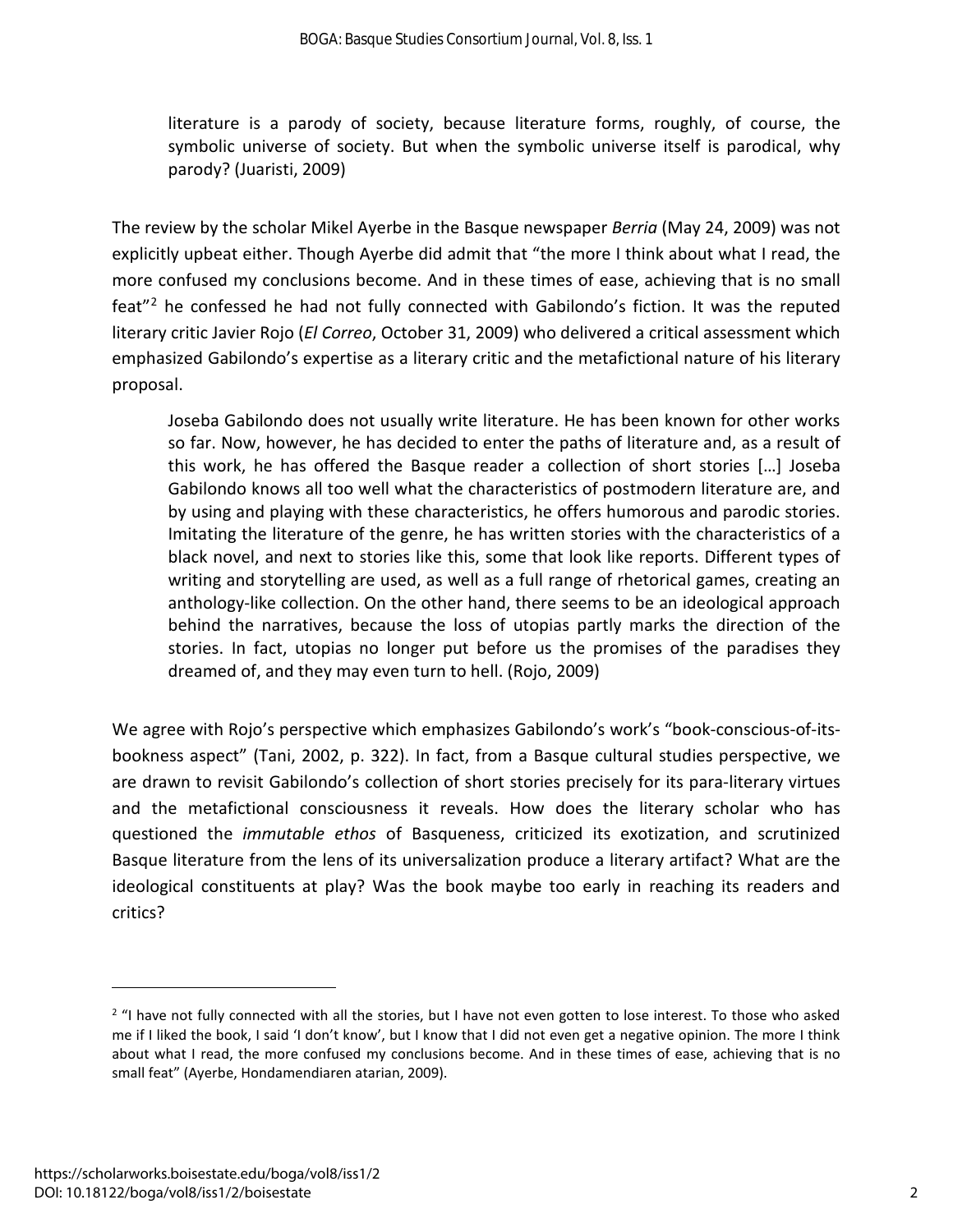

*Joseba Gabilondo*

Ten years after its publication, in these ostensibly apocalyptic times of plagues and medievallike global populism, an in-depth critical reading of *Apokalipsia guztioi erakutsia* seems timelier than ever. The literary scholar Gabilondo would, of course, agree; since, as he conceded to Gorka Erostarbe in a recent interview concerning, among other issues, the Covid-19 pandemic: "Our new horizon is not history, but apocalypse"[3.](#page-3-0)

We must face the crisis that is coming, whether we like it or not. Therein lies the advantage of apocalyptic thinking: it is more realistic. Our new horizon is not history, but apocalypse (in a very materialistic sense, not sensationalist). And otherwise look at kids ages 5-6 today (who will be adults by 2050). Therein lies the apocalypse. Gabilondo in: (Erostarbe, 2020).

The literary and cultural scholar Joseba Gabilondo<sup>[4](#page-3-1)</sup> has exerted considerable influence on the

<span id="page-3-0"></span><sup>&</sup>lt;sup>3</sup> See also (Gabilondo, "Apocalypse, Biopolitics and the Destituent State: Precarization in the Time of Cholera", 2020).<br><sup>4</sup> Joseba Gabilondo was born in 1963 to a working-class family. Native to a little town in the heartland of Gipuzkoa

<span id="page-3-1"></span><sup>(</sup>Urretxu), his parents moved to the industrial town of Errenteria where young Joseba attended a Basque-language instructional school. After studying Basque Philology in Vitoria-Gasteiz, he received his doctorate from the University of California (San Diego) in 1991 with a dissertation on Contemporary Hollywood: ["Cinematic Hyperspace. New Hollywood Cinema and Science Fiction Film. Image Commodification in Late Capitalism"]. As a scholar, he has taught Hispanic/Basque literature and culture at several American universities, including Duke University (North Carolina), Bryn Mawr College (Pennsylvania), the University of Nevada (Reno) and Michigan State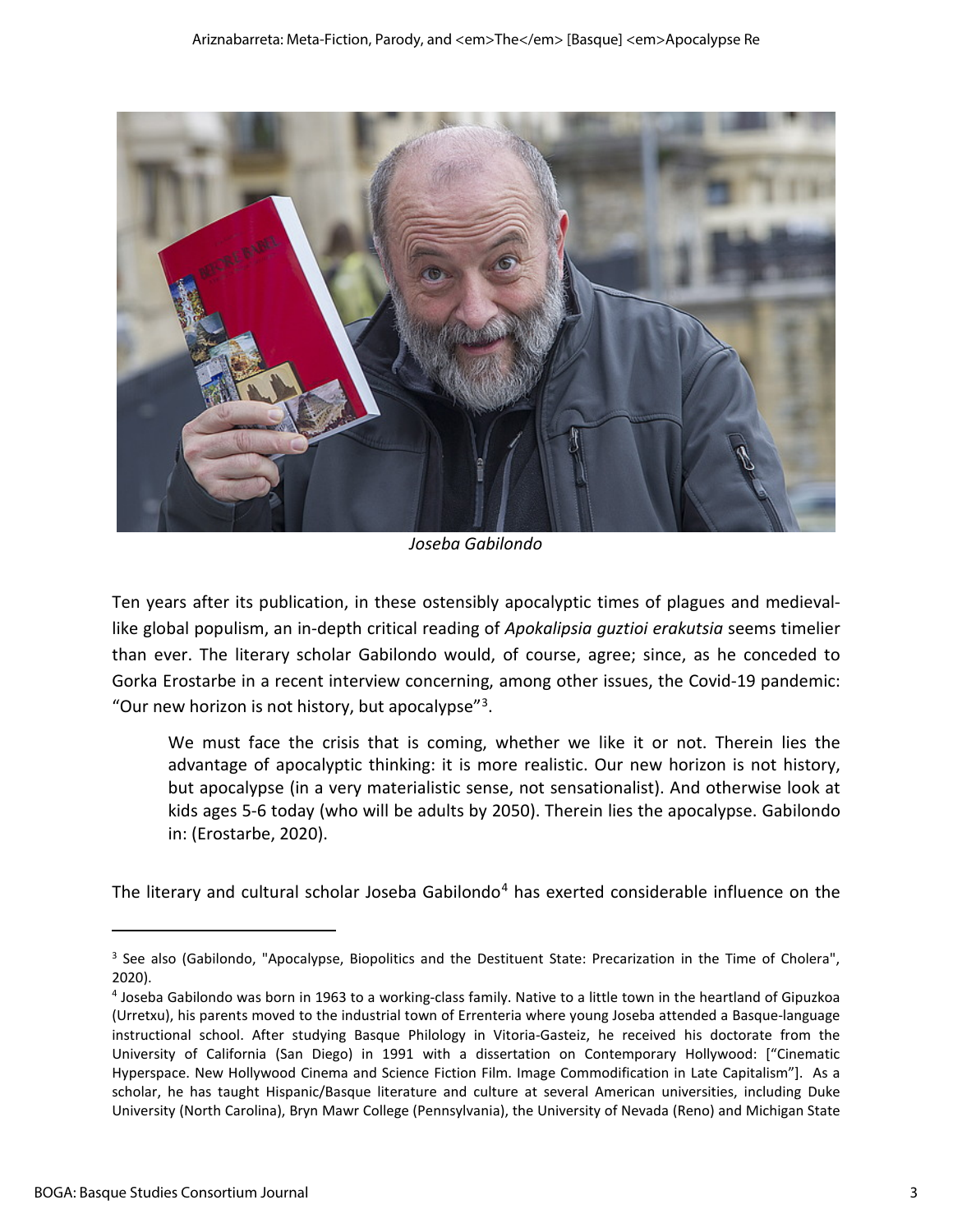field of Basque and Iberian Literary Studies. His scholarly work often generating controversy on the opinions expressed about canonical Basque Literature and authors including Bernardo Atxaga<sup>5</sup>, Joseba Sarrionandia<sup>[6](#page-4-1)</sup>, and Ramon Saizarbitoria<sup>[7](#page-4-2)</sup>, among others. Gabilondo is also to be accredited for the first post-national history of Basque Literature<sup>[8](#page-4-3)</sup> and several scholarly works on Populism and Globalization as the new Middle Ages.<sup>[9](#page-4-4)</sup> Gabilondo's popularity amidst younger generations of Basque scholars and cultural practitioners is exhibited through his active presence in social media, where he often contributes to debates on literature, politics, and culture. According to the literary scholar Ur Apalategi (2003), Gabilondo falls into the category of authors who have produced hardly any literary work, and yet, paradoxically, are highly regarded as remarkable writers:

Gabilondo has shown a special ability to walk as an equilibrium in this indefinite limit of writing, and if he is someone in Basque literature (Basque literature, not the most critical of writers), it is precisely because he has always proclaimed his sincere intention to be a writer. This or that work that would have made him a permanent writer in front of the reader has not yet arrived, to the displeasure of both readers and publishers. The most curious thing, however, is that the image of this potential writer, who he intends to be –his *ethos*– is constantly sculpted through a later and more well-equipped paraliterary work. Therefore, we can say that Gabilondo, a writer without an *oeuvre*, has a very well-established and precise image of a writer, because we all believe that he will publish a piece that we have been promised for a long time. (Apalategi, 2003, p. 98)

As a metafictional stance –literature about literature– *Apokalipsia guztioi erakutsia* was probably not the fiction piece Apalategi and Gabilondo's eager readers were expecting. The

University. His (New York-Martutene: euskal post-nazionalismoaren utopiaz eta globalizazio neoliberalaren krisiaz, 2013) won the *Euskadi Prize* awarded by the Regional Government of The Basque Country.<br><sup>5</sup> See, among other references: (Gabilondo, Bernardo Atxaga's Seduction: On the Symbolic Economy of Postcolonial

<span id="page-4-0"></span>and Postnational Literatures in the Global Market, 1999); (Gabilondo, Before Babel, 2016).<br><sup>6</sup> (Gabilondo, "Literatur politikaz eta ekonomiaz kanona, sariak, merkatua eta globalizazioan. Sarrionandia,

<span id="page-4-1"></span>multikulturalismo kritikoa", 2012)

<span id="page-4-2"></span><sup>7</sup> (Gabilondo, New York-Martutene: euskal post-nazionalismoaren utopiaz eta globalizazio neoliberalaren krisiaz, 2013).<br><sup>8</sup> It was Gabilondo who first introduced the concept of "post-nationalism" to Basque academia and literary

<span id="page-4-3"></span>criticism. At the same time, his (Nazioaren Hondarrak. Euskal literatura garaikidearen historia postnazional baterako hastapenak, 2006) (Introduction to a Postnational History of Contemporary Basque Literature (1978- 2000): Remanants of the Nation, 2019) laid the foundations for a new history of Basque literature. Gabilondo's idea of "post nationalism" radically criticizes the nationalist basis of the hegemonic history of Basque literature to present and accuses it of constructing literary history for the benefit nationalism, rather than following scientific purposes. Gabilondo's proposal of Basque "post nationalism" considers the issue of the nation critically, but also examines linguistic diglossia or biopolitical difference (2006, pp. 7-59). In short, Gabilondo's post-national literary history is concerned with political issues that touch on literature –mostly on the issue of the subaltern– rather than on strictly literary and linguistic issues that have been considered hegemonic.

<span id="page-4-4"></span><sup>9</sup> (Aldekoa, Mercero, Apaolaza, & Gabilondo, 2008); (Gabilondo, Populismoaz: subirotasun globala eta euskal independentzia, 2017); (Gabilondo, Globalizaciones: La nueva edad media y el retorno de la diferencia, 2019).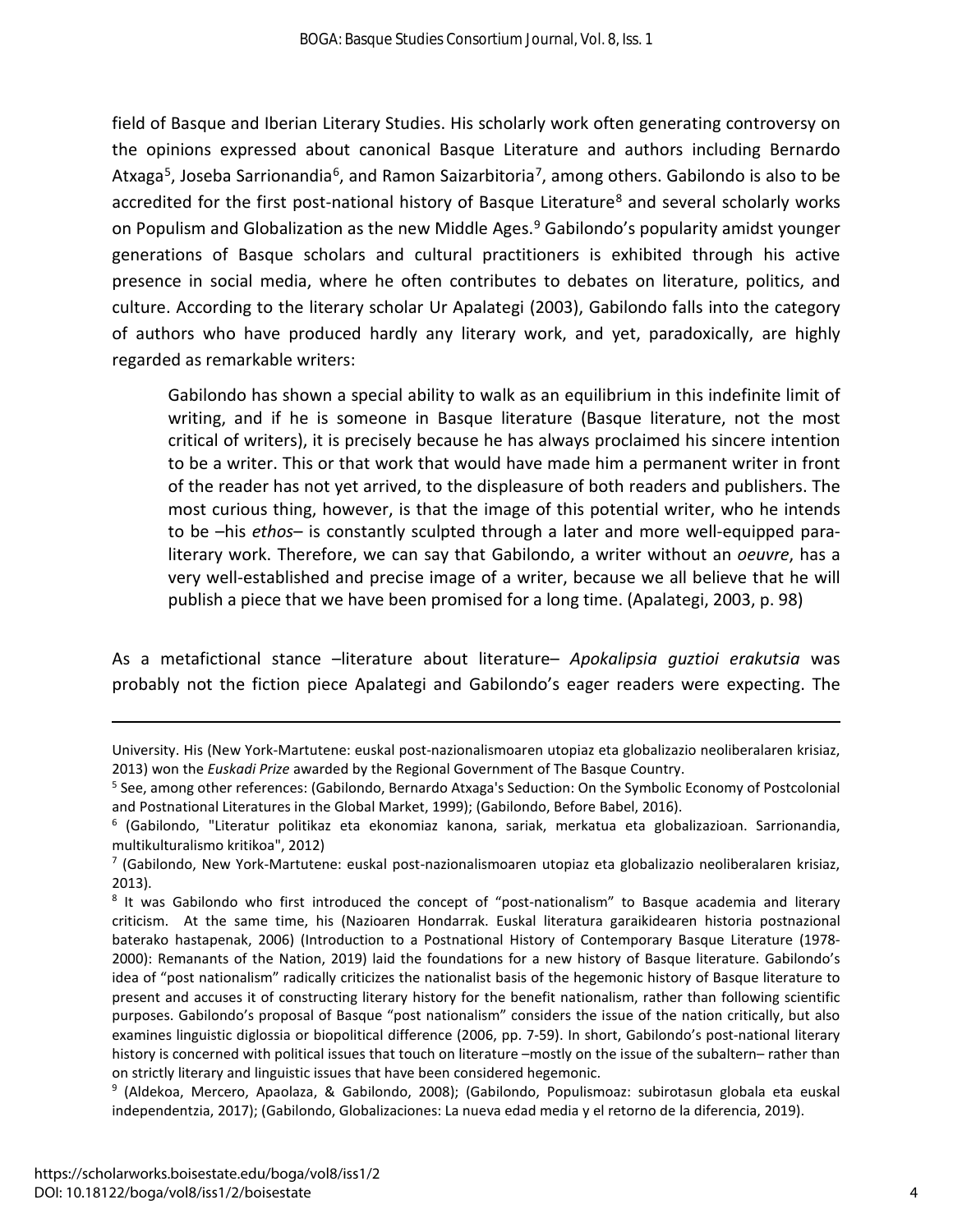book's title is obviously reminiscent of the erudite and witty collection of Umberto Eco's essays on mass culture<sup>10</sup>, but it also, and most notably, alludes to the Biblical revelations in the New Testament. An introductory epigraph referring to a translation of 16th century Basque, and Calvinist, author Joanes Leizarraga loom large through the collection. Leizarraga's encrypted Basque casts a spell on the reader: they are about to be the recipients of a revelation, and the revelation concerns Basques and their symbolic world, hence the reference to the 16<sup>th</sup> century author. Eloquently, all the references to the emissary of the message are hidden in ellipsis. Literary and philological fields cannot always be clearly told one from another in the scarce corpus of old Basque written works. It used to be taken as an ashaming fact, but as postmodernism revises what constitutes a (true) literary artefact, almost everything has fallen within the scope of literary studies.

And what is literature? Technically, if we use the narrow sense of literature, which is what most literature has used in the narrow sense, there is no Basque literature until 1932, until Lizardi's *Bihotz-begietan*. In fact, the XVI. Since the twentieth century, the criteria of popularity –Cervantes, Shakespeare–, aesthetics  $-Kant - and$  quality – modernism– have been included in deciding what literature is. Lizardi's first Basque work responds in some way to these hegemonic criteria. Accordingly, there is no Basque literature before that; then it is over! The problem with the question is the question itself, precisely because that definition does not help us. Literature is the discourse that a people or community uses to imagine itself, and in the case of minorities, this is marked by extremely limited texts and oral traditions. So, we cannot use a hegemonic definition. We need to use a definition that suits us. Gabilondo interviewed by (Perez, 2016).

Hence, the scholar Gabilondo is perfectly aware of this advantage and will use it to his benefit to create a book where literature and literary criticism mutually interact to address topics that have long concerned the author. After all, as Gabilondo himself defined it, "Literature is the discourse that a people or community uses to imagine itself" (Perez, 2016).

The opening story of the collection: "Iparralderako hutsegite neolitikoa" ["The Neolithic Blunder towards the North"], which serves somewhat as an introduction, concerns time and the transmission of culture. A highly "self-conscious" (20) and "doomed" (14) narrator, acting as traditional bard or storyteller, voices the history of an ancient tribe that flees the Caucasus to

<span id="page-5-0"></span><sup>&</sup>lt;sup>10</sup> According to (Apalategi, 2003, p. 89) the reference to Ecco's essays (Eco, 1994 (1991)) is also appropriate for other works by Gabilondo (e.g. *Kaliforniatik bihotzez* ( "*From California with Love"*) a compilation of articles – "postcards" the author calls them– Gabilondo wrote for *Zabalik* (the Basque supplement of the popular paper *El Diario Vasco*).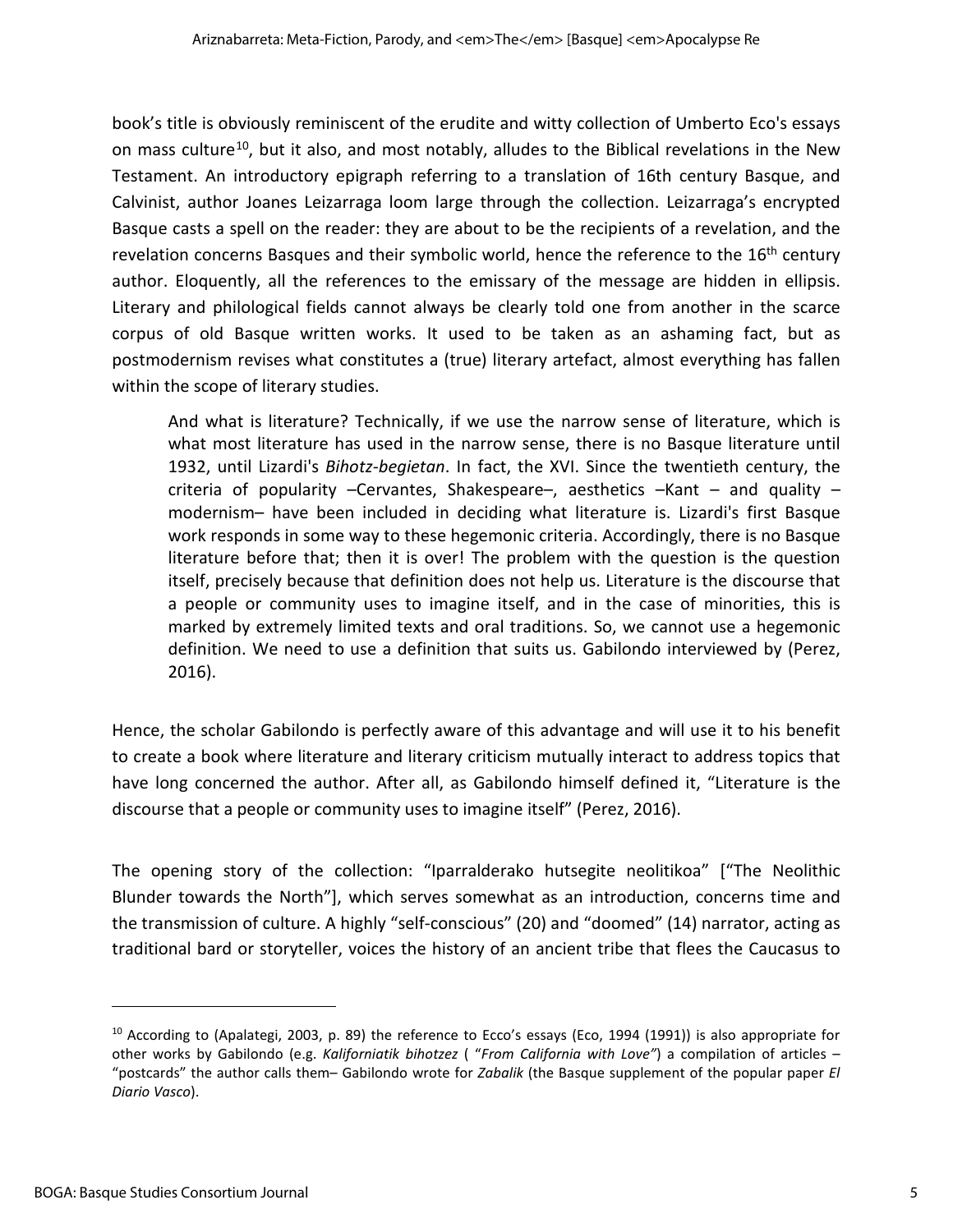keep a promise and the way in which the prehistoric wanderers reach the North of Africa. In magical fashion, right before she dies, the main priestess of the tribe, the Mother, witnesses a sequence of future events that reveal the future of her tribe members and the generations to come. The revelation is made by means of a high-tech television set in which the Mother is offered a fast forward view of Basques, their history, and their culture. Ultimately the priestess will be asked to pass this revelation to her heir, who will, before her own death, be asked to repeat the ritual. The reader is thus swamped in historic details that briskly take them from the whereabouts of a tribe of wanderers, to the times when the tribe members become sedentary, and, later, settle into centuries of a predominantly rural reality. We witness a long sequence of anthropological elements of folk tradition, and a series of commonplace beliefs and stereotypes traditionally ascribed to Basques to underscore their singular identity; anthropological foundations abounding in the idea of "Basque as an impenetrable language, and concurrently, speakers of the language as a mysterious, primitive, gregarious folk who fail to conform to imposed rules<sup> $n_{11}$ </sup>. In prolepsis, the priestess is also offered a peek into the future, thus envisioning ETA's bloody struggle, the death of Basque language, the commodification of culture and globalization. The priestess takes it all in but is at a loss to understand why her own people, who were once nomads, fail to welcome migrants in the  $20<sup>th</sup>$  and  $21<sup>st</sup>$  centuries. The seemingly bizarre reference to the TV set clearly suggests the influence that technologies have on the construction of global identities, and hints at contemporary Basques' fare worldwide in the representations of the media, the arts, scholarship, international politics, and the Internet, all of which are addressed in the story. Gabilondo's introductory piece echoes the reflection of the literary theorist Trin T. Min-ha (1994, p. 10) where she considers transmission and tale telling:

Journeying across generations and cultures, tale telling excels in its powers and adaptation and germination; while with exile and migration, travelling expanded in time and space becomes dizzyingly complex in its repercussive effects. Both are subject to the hazards of displacement, interaction, and translation. Both, however, have the potential to widen the horizon of one's imagination and to shift the frontiers of reality and fantasy, or of Here and There. Both contribute to the questioning the limits set on what is known as 'common' and 'ordinary' in daily existence, offering thereby the possibility of an elsewhere-within-here, or -there.

The idea of historical inter-generational and inter-cultural transmission is, therefore, core to the story –as it has been central to the *ethos of Basqueness* through the centuries: a sort of individual responsibility in the absence of structural sounding boards. The story clearly makes a point about the way in which stigmatized and emblematized identity constituents have been

<span id="page-6-0"></span><sup>11</sup> (Ariznabarreta, 2019, p. 69)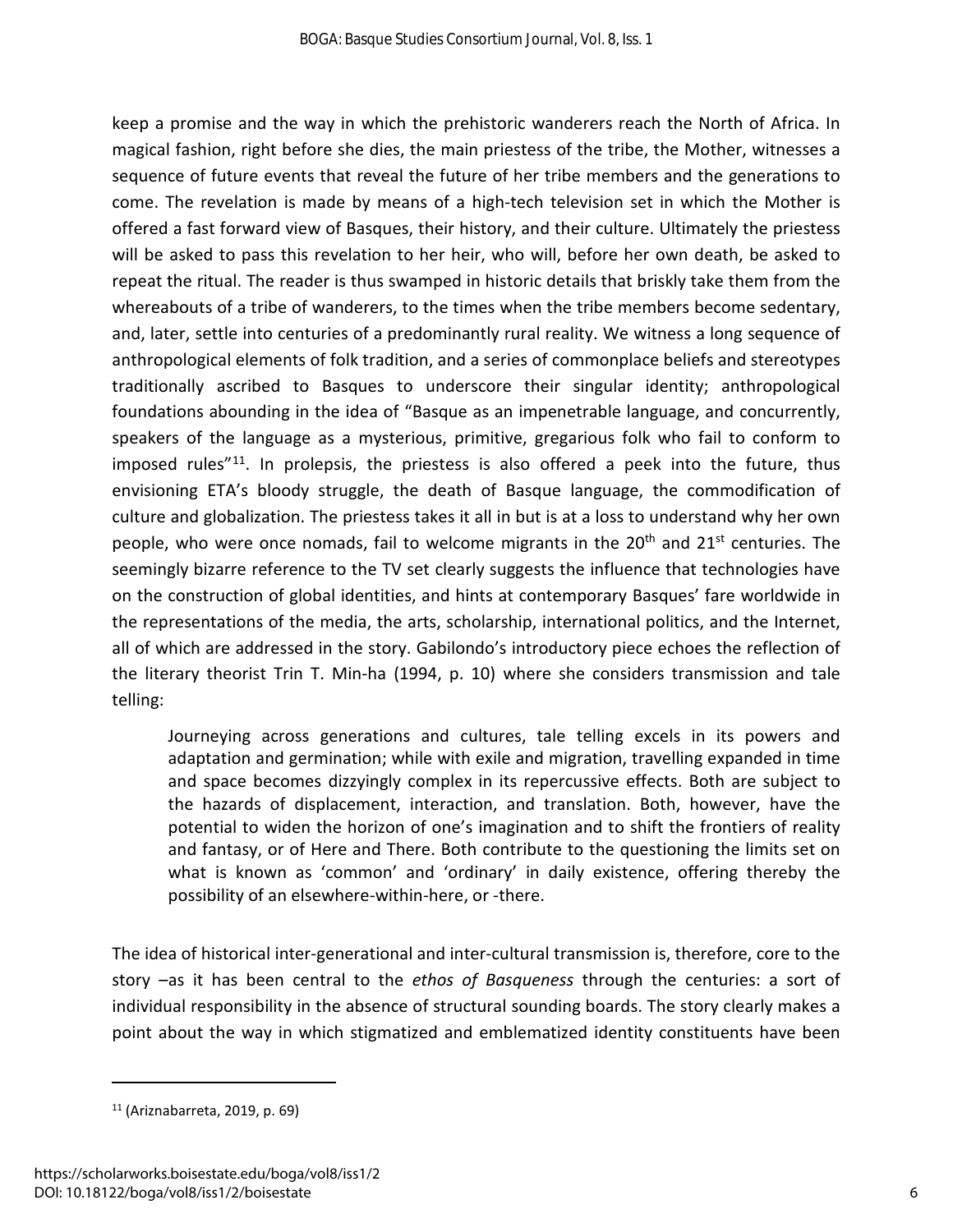interiorized by the tribe member's themselves, who passionately contribute to reinforce the outer representations of foreign travelers, tourists, and scholars. The reference to the Mother is, similarly, a whimsical cue that points at the traditional theory of the Basque matriarchy endorsed, among others, by many of the oedipal patriarchs of Basque anthropology and reproduced unceasingly until not long ago. This exotization of folklore and ethnic singularities and their reproduction across generations is addressed in many of Gabilondo's essays and scholarly papers. In a long article he wrote for *Argia* in (2016) he refers to how Basques have perceived and received their history through the centuries and claims "it has always been associated with exoticism". He later goes to defend his position with a reference that is directly reminiscent of the first short story in the collection:

[When I refer to] Materia vasconica [I mean] all the debates and discourses that have taken place about the Basque language, and I do not distinguish between local and foreign debates, because they are completely connected. What really defines us is not the question whether the Basque language or the Basques came directly from the Neolithic, but, rather, the debate itself. This debate, a debate that Basques and outsiders have had together.

Within this very context of deep criticism towards the ills of Basque traditional nationalism and its political epitome the Basque Nationalist Party (EAJ-PNV), $^{12}$  $^{12}$  $^{12}$  the last story of the collection "Apokalipsia guztioi erakutsia (k.o. 2050) [The Apocalypse explained to everyone (A.D. 2050)]" presents the reader with a carnivalesque parade of characters and imaginary, yet fictionally plausible, historic events in which the independence of the Basque provinces is explained in flashback through the reporting of the Basque-French journalist Jean-Pierre Haristoi in Le Monde (July 2<sup>nd</sup> 2056). The hyphenated identity of the journalist (Basque-French) is relevant in that at the imaginary space-time stretch in which the story is penned, (2056), "The French Republic (and the suppressed Basque provinces within it) remains the only nation-state which – in "its present isolation"– "has not been sickened by this fever of the apocalypse" (287) and remains faithful to its substances: universality, rationalism and the Enlightenment.

<span id="page-7-0"></span> $12$  Criticism to what Gabilondo has coined "The Basque Oasis"  $-$  "an accommodationist enthusiastic social tone about the prodigious achievements of the BNP's (PNV-EAJ) policies after Francoism" (Ariznabarreta, 2019, pp. 19- 20)—; are pivotal in the scholars work and interviews. In his own words: "The ideology of the Basque Oasis refers to the fact that in the middle of the Spanish 'desert'–a desert defined by violence, economic decline, and corruption– the Basque Country (the Basque Autonomous Community and, sometimes, Navarre) is an Oasis of economic prosperity, social assistance, human rights, and political transparency. Although in comparative terms, it could be proven in general terms that the Basque Country has higher rates of prosperity and justice than one of the most unequal countries of the OECD (Spain), it is far from an oasis: corruption, social disparity, and violence continue to define the Basque Country." (Gabilondo, "Postimperialismo, estudios ibéricos y enfoques comparativo sistémicos: pornografia neoloberal española, terrorismo antroplógico-turístico y oasis vasco", 2019).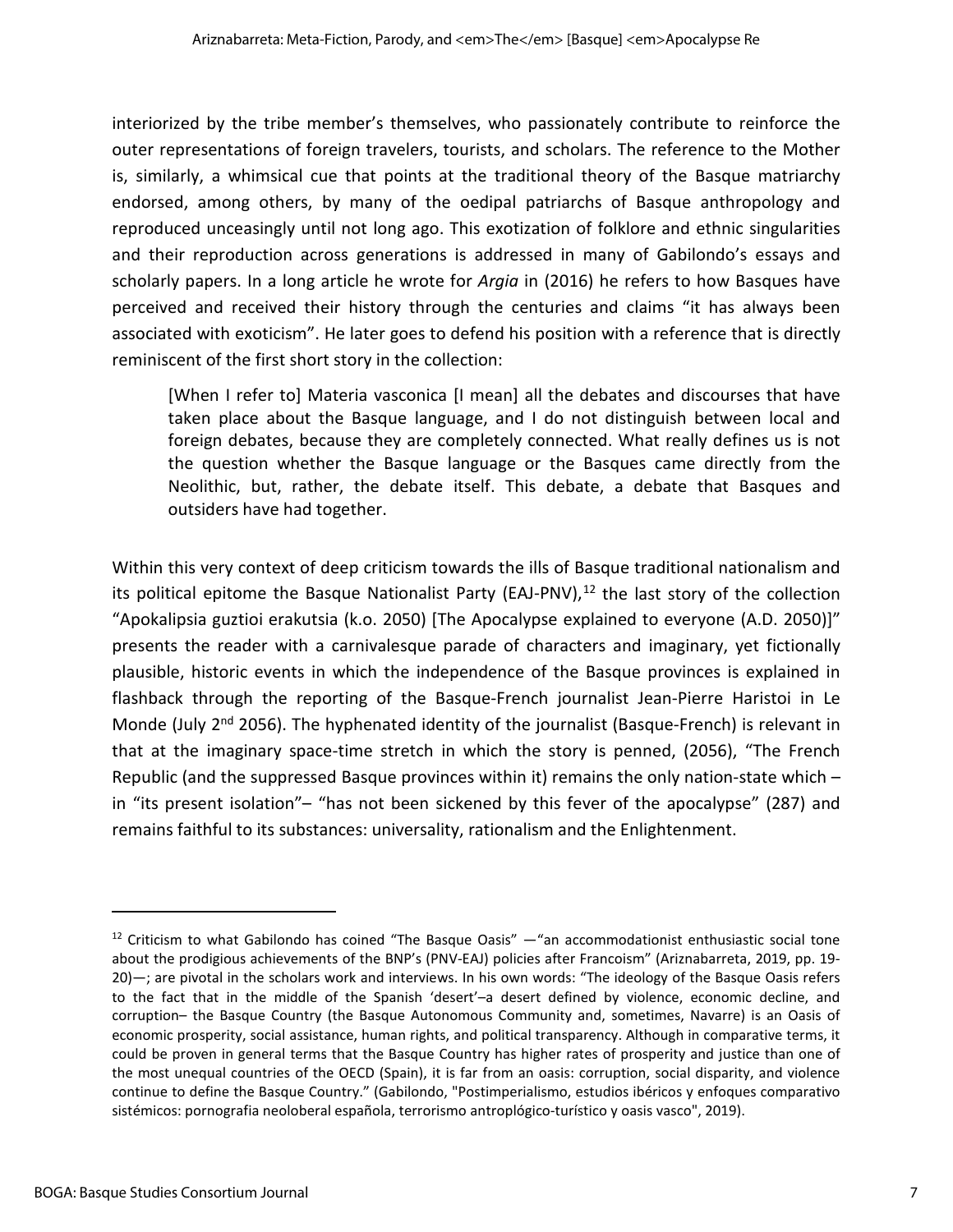Likewise, both irony and parody are used in the story to describe the central importance of the international glimmer of the Bilbao-Guggenheim Museum and the Basque politician Xabier Arzalluz<sup>[13](#page-8-0)</sup> in recent Basque history. In fact, both Arzalluz -described as the "Machiavelli of Mediocrity" (253)– and the Guggenheim Museum –signaled first as a "postmodern and liberal cromlech" (264); later criticized as "The Newest Cultural Disaster" (266) and a "mausoleum" (276) (282)– are credited as the two most salient elements which ultimately lead to Basque independence. In a parodical turn of events, Arzalluz's death and the Guggenheim's closing coincide in 2037, when a global populist revolt, an "apocalyptic fever", is sparked in Bilbao, despite the initial reckless attitude of Basques themselves. The central revolutionary, a mediocre Chinese ambassador is officially visiting Bilbao, the "Basque Samarkand" (275), a city which has "expelled its own middle-classes from the promised land" (261) through gentrification; an exclusion that is referred to as a "biblical prophecy" (261).

Gabilondo's narrator acts a reporter/ventriloquist for a vanishing old world which is fearful of the "apocalyptic fever that a minority has spread around the world" (287) and underscores the perils of populism ("a new democratic Leviathan") (286), namely the disappearance of the nation-state and the dismantling of the EU. Of course, the reporter also remains wary of the impact this new world order may have on the citizens of the French Republic, some of which have "allegedly started the construction of a new titanium mausoleum in the ancient city of Samarkand" (286). The charade involved in the narrators alleged self-referentiality and consciousness establishes a connection with the omniscient narrator in the aforementioned opening story of the collection "Iparralderako hutsegite neolitikoa" ("The Neolithic Blunder towards the North") in which the narrator is similarly aware of the responsibility entailed in the storytelling he is involved in. In fact, the latter does so under the commission of Death itself, and under the fear that if he does not pursue his "mission he will eventually be slain for treason" (14).

The *ethos* behind *authorial consciousness* appears as one of Gabilondo's preferred narrative strategies through the collection –conspicuous tales which fight with the limitations of language, narrative voices that split between the third and the first person or take the form of

<span id="page-8-0"></span><sup>&</sup>lt;sup>13</sup> Xabier Arzalluz (1932-2019) was an outstanding figure of the BNP (PNV-EAJ) whose vexed opinions about Basque ethnicity and politics granted him a controversial stance in Basque society and politics. A former Jesuit, Arzalluz was often described as a shrewd politician whose Janus-like two-facedness –compromising while keeping a radical discourse– was often seen as a synechdoque of his own party's duality in politics. Hence the parodical reference Gabilondo makes when he makes his fictional Arzallus exclaim: "Le Pays Basque c'est moi" (253) and the narrator states that "It was as if Arzalluz's heart beat had kept the Autonomous Community of the Basque Country alive".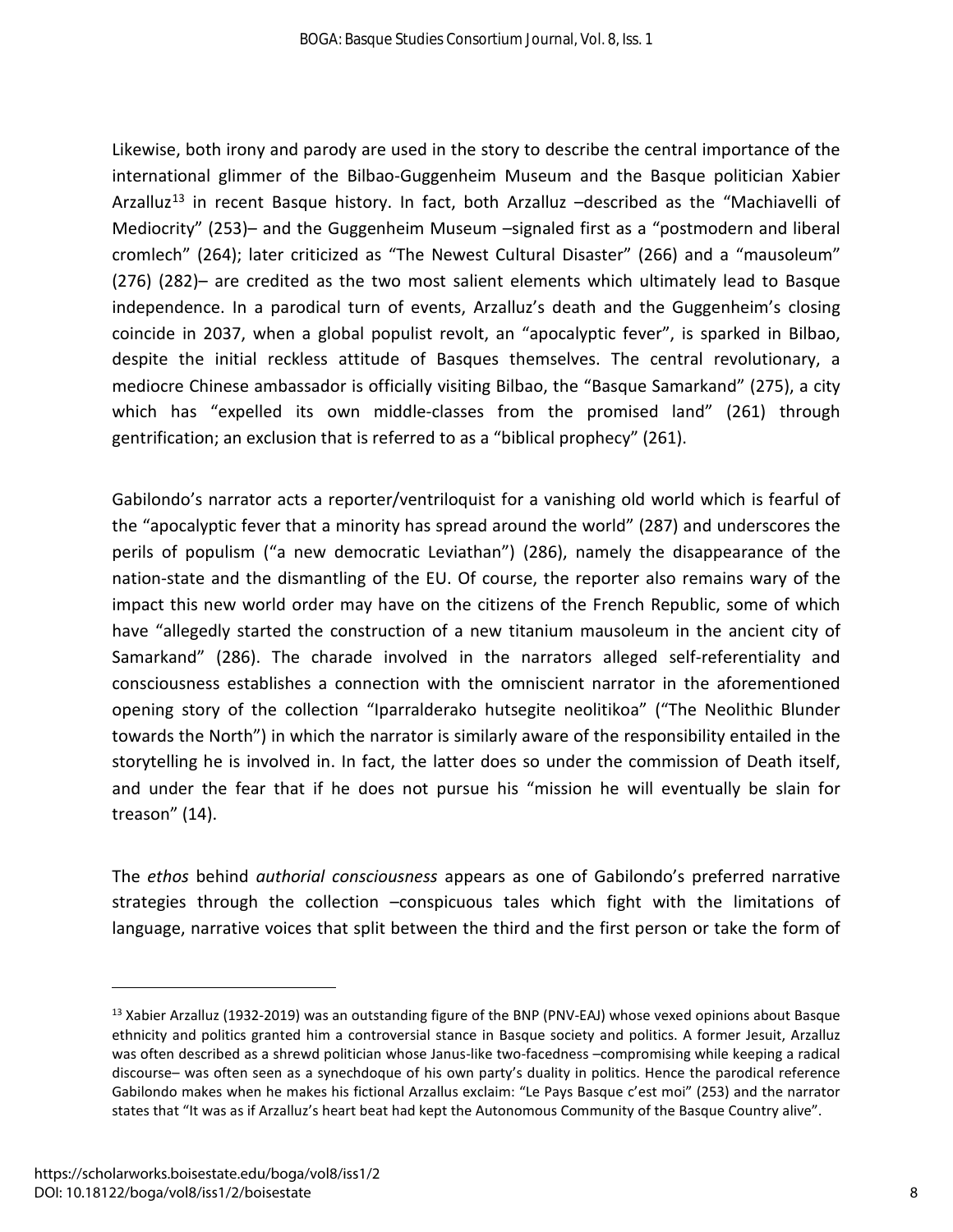authoritative documents (letters, reportages); narrators trying to recount elapsed past events that are critical to the character(s) survival; detailed time-spatial references to provide narrative reliability, acute efforts to make sense of mirages and dreams –all remind us of the imperative "mission" alluded to in the collection's introductory biblical epigraph, if only in ellipsis:

The Revelation […], which God gave unto him, to shew unto his servants things which must shortly come to pass; and he sent and signified it by his angel unto his servant John: Who bare record of the word of God, and of the testimony […], and of all things that he saw.<sup>[14](#page-9-0)</sup>

Nonetheless, the binary opposition that applies to all the characters in Gabilondo's collection is likewise applicable to his narrative voices, since not even one of them manages to live up to their commission and oscillate between responsibility and failure. Though, as the first-person narrator in "Ez naiz inoiz abenidan geratu"  $15$  ["I never stop at the Avenue"] echoes when confronted with the futility of her endeavor, the real opprobrium would be not to assume one's toll: "I do not think anyone will understand or believe what I am saying. But the most incoherent truth is always more bearable than an unexplained mystery." (125)

Basque/Migrant *otherism* and the lover/enemy dichotomy is the motif of "I never stop at the Avenue", a story that could be condensed as the clash between "two differing Basque identities, two vastly different humanities experiencing the same historic event […]; a rupture". (Gabilondo, 2012, p. 80). References to migration to and within the Basque Country in the sixties is a recurrent topic in Gabilondo's scholarly and personal reflections. As he conceded to (Zabala, 2007):

The demographic changes that that took place in those years heralded a new era. In the 50s and 60s, the population of the Basque Country almost tripled […]. Economic growth rates were formidable, like those of China or India today. There was a new social reality that could not be reversed, convoyed by a dense process of industrialization and a great influx of migrants with all the changes that entails. Migration from abroad (Spain), and, on the other hand, from the traditional (Basque) rural world to the cities. A new Basque Country was waging, and so many new ways to be Basque. How should we interpret this? How do we interpret this unique time as we interpret two drastically different ways in which it was experienced? I would say that the answer lays here, in that rupture.

<span id="page-9-0"></span><sup>14</sup> In Leizarraga's 16th century translation: "eta *hark* bere Aingeruarekin igorririk Ioanes bere zerbitzariari signifikatu ukan drautza. Zeinek testifikatu ukan baitu Iainkoaren hitzaz eta Iesus Kristen testimoniajeaz eta ikusi ukan dituen gauza guziez".

<span id="page-9-1"></span><sup>&</sup>lt;sup>15</sup> The short story was awarded second prize in the contest "Imaginate Euskadi" and was published by the Banco Hispano Central in (1993).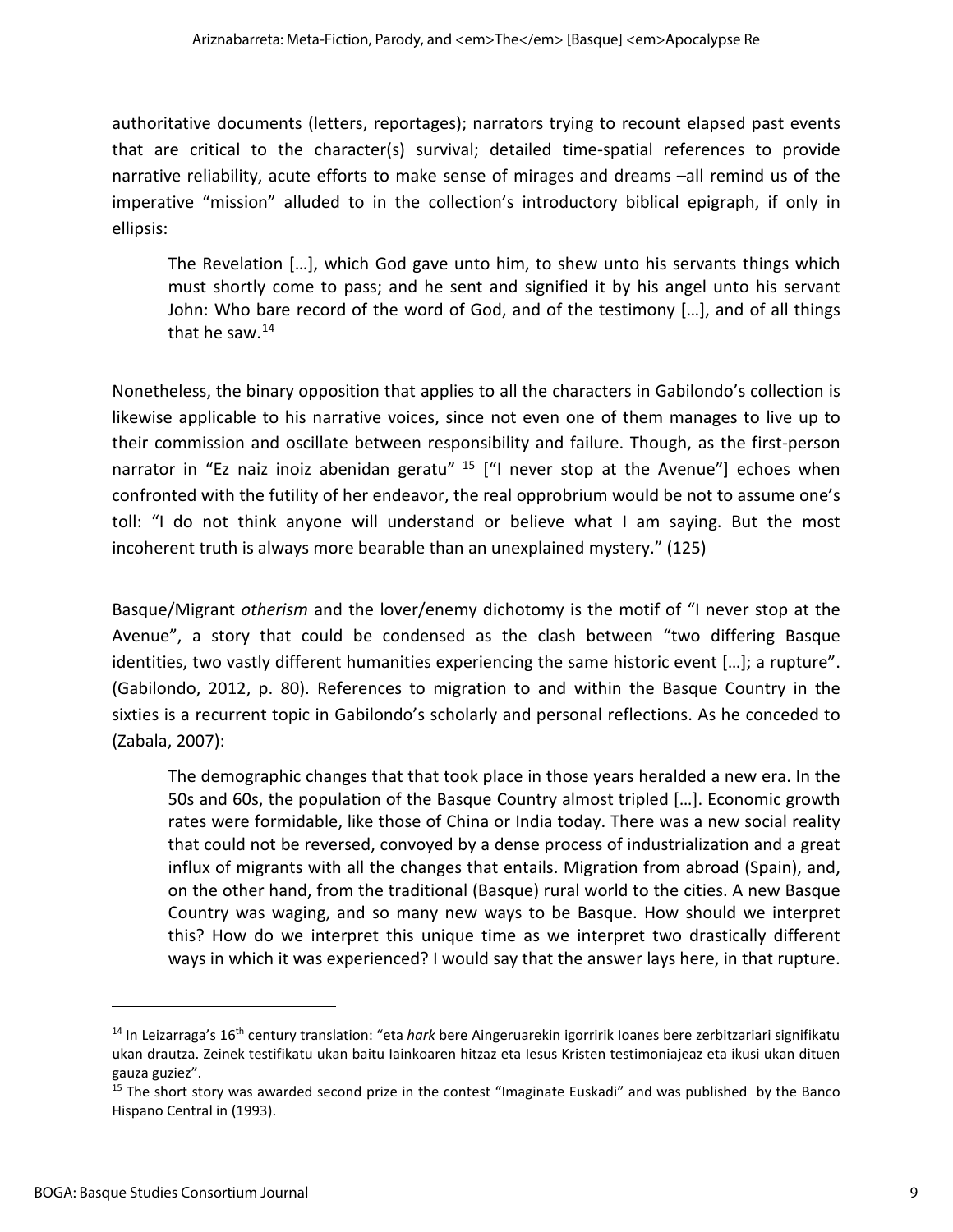The chronicle of a migrant family from Tarifa (Spain) who has educated their daughter to become a "full breed Basque" by sending her to a grass-root Basque instructional school and coaxing her to only meet with Basque bourgeois children. In order to adapt to the Basque environment, Isabel, an over achiever who has made it up the social ladder and works at a bank in the center of San Sebastian, hides her childhood/family background and suppresses any memory reminiscent of her roots, pointing at the idea that "any change is a betrayal of the origin" (Gabilondo, 2012, p. 84).

The story takes a psychoanalytical turn when Isabel decides to write a cathartic letter to her boyfriend in which she shares a science-fiction like epiphany through which she is liberated of the constraints that were imposed on her through her upbringing. Her encounter with a vampire (sic) amidst an atmosphere of hallucinations (perfume/shop window mirrors), as she leaves work one evening, breaks lose a repressed psyche of sexual desires, memories of teenage lesbian lust, coming to terms with her migrant background, and a profound understanding of her mother's impulses towards her toxic rearing . She becomes whole, precisely, when she is fractured and aware of her split self.

The androgynous, well-read, Itziar Benitez de Cearreta in the story "Banpiroen habanera faboritoa" ["The favorite habanera of vampires"] is also a lesbian. The character's selfacceptance of her own sexuality and her strong erotic drive are fictional recourses to set the protagonist in a search to revenge for her proletarian father's miserable death as the result of years working in a factory in the Basque Country. Closely following her father's long-time foreman, Juan Bidarte, Itziar travels to Galicia where she hopes to kill Bidarte, and, immerses the reader in a melancholic atmosphere of cloudy skies (202), traditional mythical creatures (228) and contemporary gothic characters. Early on, the reader is reminded that "the boundaries of fiction and reality are always blurry" (228), which allows for the Galician scenario (were Celtic *meigas* and Christian *animas* both inhabit its mythical past) to become a fictional space where rational thinking is purportedly suspended. A setting, however, where the presence of medieval authors, vampires and gothic characters allows the narrator(s) (first person-third person) zigzagging voice(s) to reflect on political issues as real and contemporary as the ills of capitalism, globalization, and the emancipating possibilities of populist movements. In fact, Itziar's strong desire for revenge is presented as social rather than personal. It concerns retaliating her own father's working-class alienation and long exposure to the evils of capitalism, but, also, violently countering the modern-day prominence of the political heirs of Francoism and their inexpugnable present-day power. As such, Gabilondo seems to suggest that all the fictional anecdotes and characters in the story are prone to be disturbed by their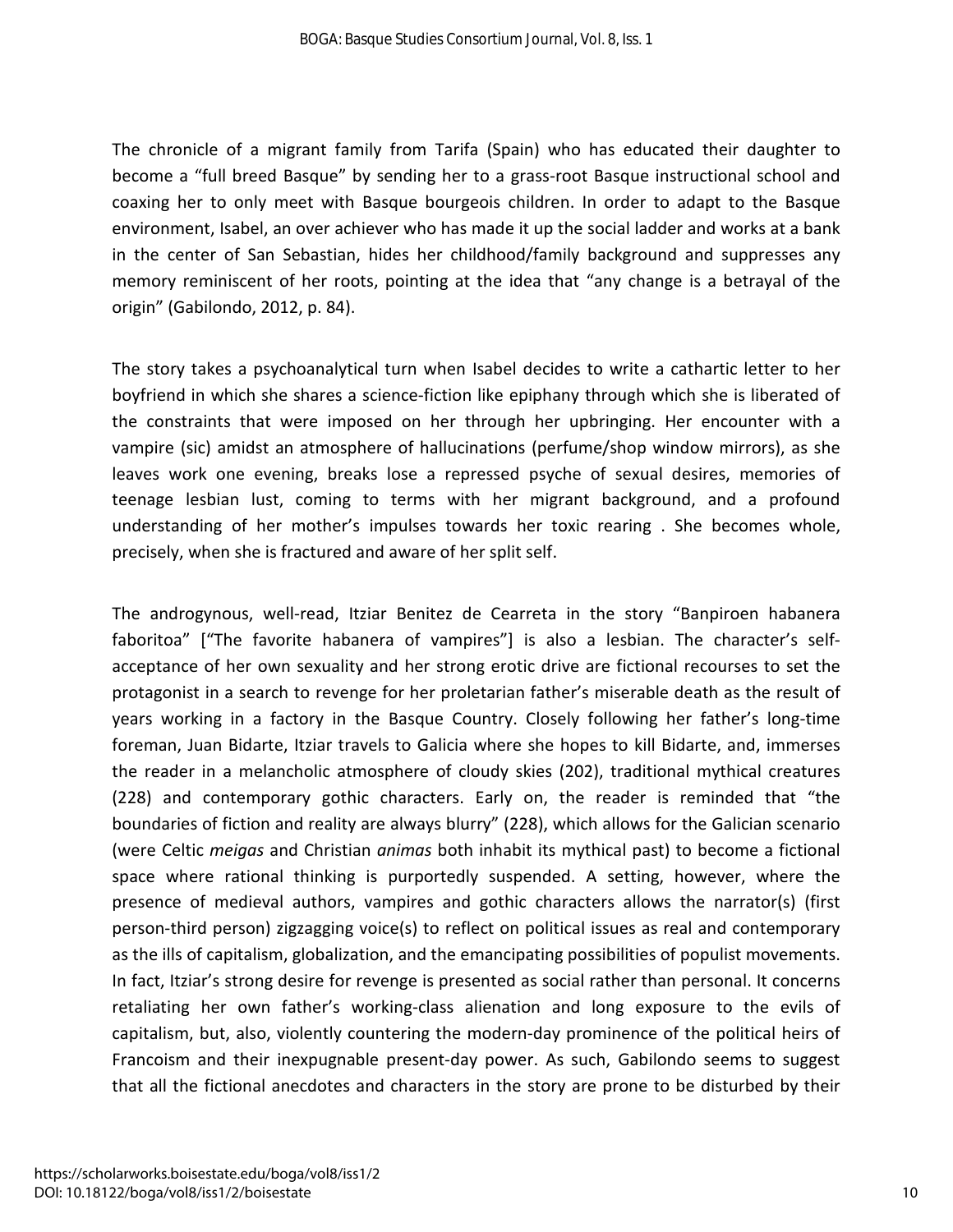political past (223) and that none of us can easily excise ourselves from our own time's societal structures and past political vampire hosts.

Fear of demise and treason are also core to the second story of the collection. "Denboraren kondena" ["Time's Sentence"]. A seemingly realist account<sup>[16](#page-11-0)</sup> of an ETA member escaping his former comrades, and Spanish security forces alike, affords a mere anecdote to fictionalize an insightful historiographic metafictional reflection on violence and time. Through the story, the ETA activist mutates into the ruthless Basque conquistador Lope de Aguirre, a  $16<sup>th</sup>$  century historic character of immense transcendence in the imaginary of the Spanish colonization of the Americas. The metamorphosis concerns both the character and the natural environment he is surrounded by –the moss-covered hilly forests of the Basque Country are transformed into the Venezuelan rainforest (39)–, yet the conquistador is, in fact, facing almost an identical situation to that of the Basque activist; a coincidence suggesting a fatally repeated eternal *return*, or, rather, an endless relapse into brutal violence.

Likewise, the long epigraph introducing the story ends with an allusion to the comment of  $16<sup>th</sup>$ century theorist Saavedra Fajardo on the unstoppable passing of things along with time. In the epigraph, Fajardo declares that natural cycles of living creatures are an appropriate metaphor for political institutions too; which clashes with the Basque activists ideal historic materialism; or, for that matter, Lope de Aguirre's alleged utopian ambition to become *"A future monarch who would bring a thousand years of peace to the Indies"*. The author resorts to a hoax-like epilogue, since it provides the story with a mythical, historiographic, and metafictional closure through a quote which is difficult to verify in classical historiography. After all, "(let us not forget) literature, is […] a way of narrating history: history in lower case letters" (Zaldua, 2009).

Through the story, Gabilondo appears to be addressing yet another central issue of postmodern poetics: "How can we hope to re-present the past as it was when we must do so through present day (re) creations?" (Berkhofer, 1997, p. 3). Postmodernity emphasizes the recurrent repetition of all events, thus undermining the (repeated) illusion of meaningful progress. Gabilondo reminds us that, we are now –and we cannot longer pretend to ignore it– condemned to this perception of things *repeating* themselves in circles of time –or as Beckett illustrated it: just *too stirring* or *not moving at all*.

<span id="page-11-0"></span><sup>&</sup>lt;sup>16</sup> The appearance of realism is provided, among other recourses, through exact dates and attention to detail. For example, the escape of the ETA activist is dated November 11<sup>th</sup>, 1990. "1990eko azaroaren 11 da. Goizeko hirurak dira Donostian" (It is November 11th, 1990. It is three o'clock in Donostia) (Gabilondo, Apokalipsia guztioi erakutsia, 2009, p. 28)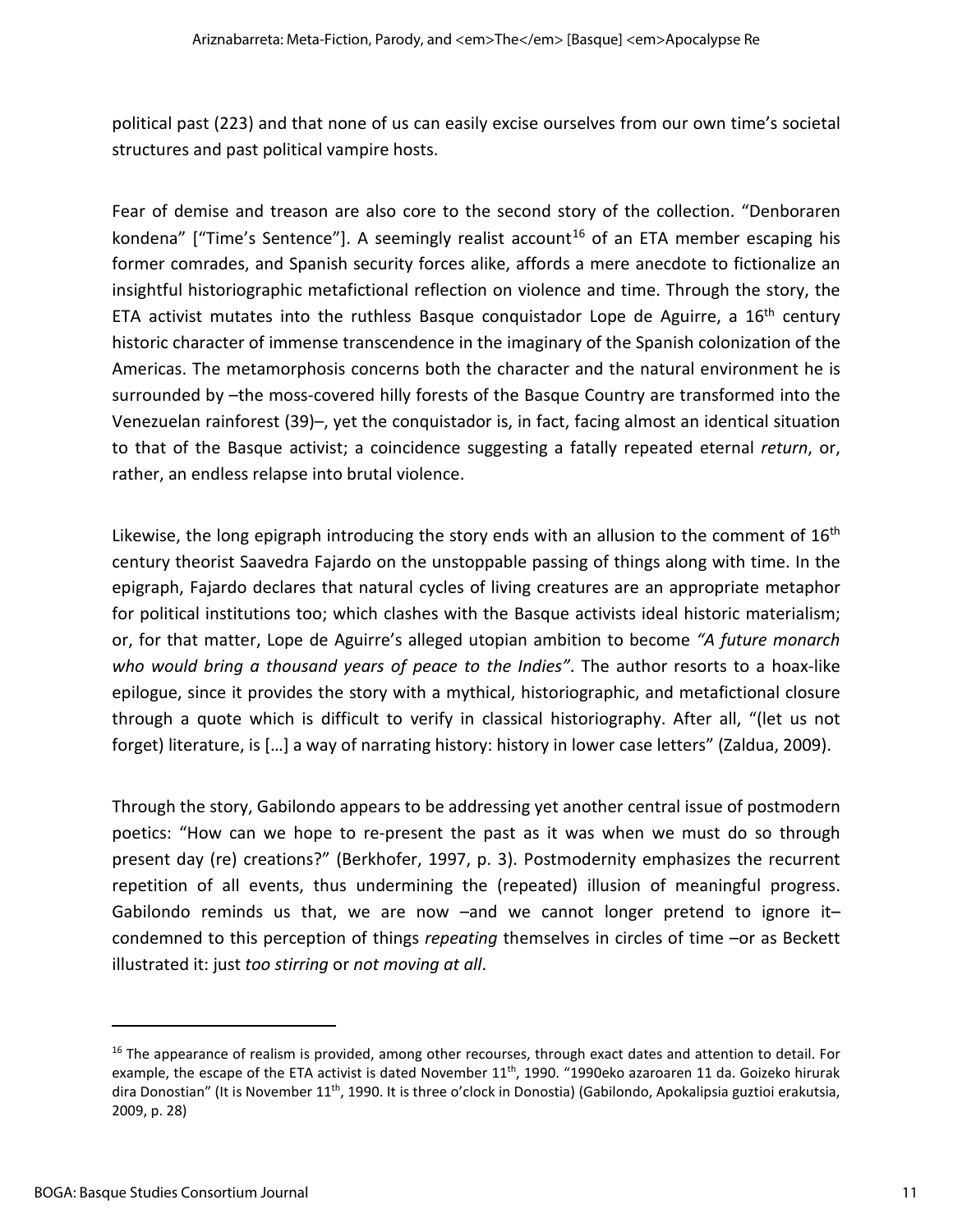"To remind readers what we did not know that we already knew" (Gabilondo, 2020), such is the literary intention of Gabilondo's second story. An intention which is plainly articulated from the very title: "Time's Sentence". Still, we are left with one possibility to *escape* that immobilizing turmoil: to keep *playing the game* of literature (or life, at that). For one always has the fictional passport to be (or mimic) whomever one suits, just as the activist does. Indeed, the narrator warned us early enough about the ETA member's identity: *José* López Aguerre*, Born in* Oñate*, Guipuzcoa*. If only the reader had paid attention to the hints!

Hints, mirrors, masks, clues, labyrinths, and deceiving traces are metaphorical recourses often at play in (post)modern fiction. Authors such as Henry James, Borges, A.S. Byatt, or Eco are all examples of a wide tradition of authors who have resorted literary detectives in search of lost manuscripts, apocryphal documents or metaliterary hypotheses. In the realm of Basque literature Zaldua (2009, p. 103) theorizes that "the weakness" of the Basque literary tradition has allowed for the proliferation of narratives where detective like characters are out to find the one enigmatic text that remains unfound and, if/when discovered, it will ultimately change the vision Basques (and outsiders) have of their own feeble literary tradition (Zaldua, 2009).

As our own tradition does not satisfy us (how could it be otherwise!), writers have, imitating Borges (sometimes unconsciously), made one up. Camilo Lizardi, a character in Bernardo Atxaga's *Obabakoak*, reappears "recycled" in Pedro Alberdi's *Orhoit gutaz* (2003); Saint Francis Xavier by Jon Alonso in *Katebegi galdua* (1995); Pedro Mari Arrieta in *Sasiak ere begiak baditik* (1986) and Joanes Mailu *in Mailuaren odola* (2006), both from the pen of *Aingeru Epaltza*; Joanes Etxegoien in Joan Mari Irigoien's *Lur bat haratago* (2000); Gaston Berrizar in Ur Apalategi's *Gure Gauzak SA* (2004); the metaliterary hypothesis of a possible second volume, as a sequel to Axular's *Gero* (1643), which appears from time to time in short stories or novels, and so on, are evidence of our longing for a fictitious corpus of forerunners that "book by book" is becoming more interesting than the original one.

The third story in Gabilondo's collection concerns precisely that: a scholarly and intellectual quest for the "Apocryphal Text Which Shows the Universality of Basque Literature". This in fact was the original title of the third story of the collection, which (Zaldua, 2009, p. 103) regards as "the most outstanding attempt to date" of the literary detective tradition in Basque literature<sup>17</sup>. The short story was later retitled for this collection as: "Tolstoy zulua, Proust

<span id="page-12-0"></span><sup>&</sup>lt;sup>17</sup> "Perhaps the most outstanding attempt to date was the short story "Euskal literaturaren unibertsaltasuna frogatzen duen apokrifoa" [Apocryphal Text Which Shows the Universality of Basque Literature] by Joseba Gabilondo. […] I think we should vindicate this newly invented tradition as much as the original one. To begin with it is very funny and entertaining, and the invented authors and works are closer to the literary evolution of their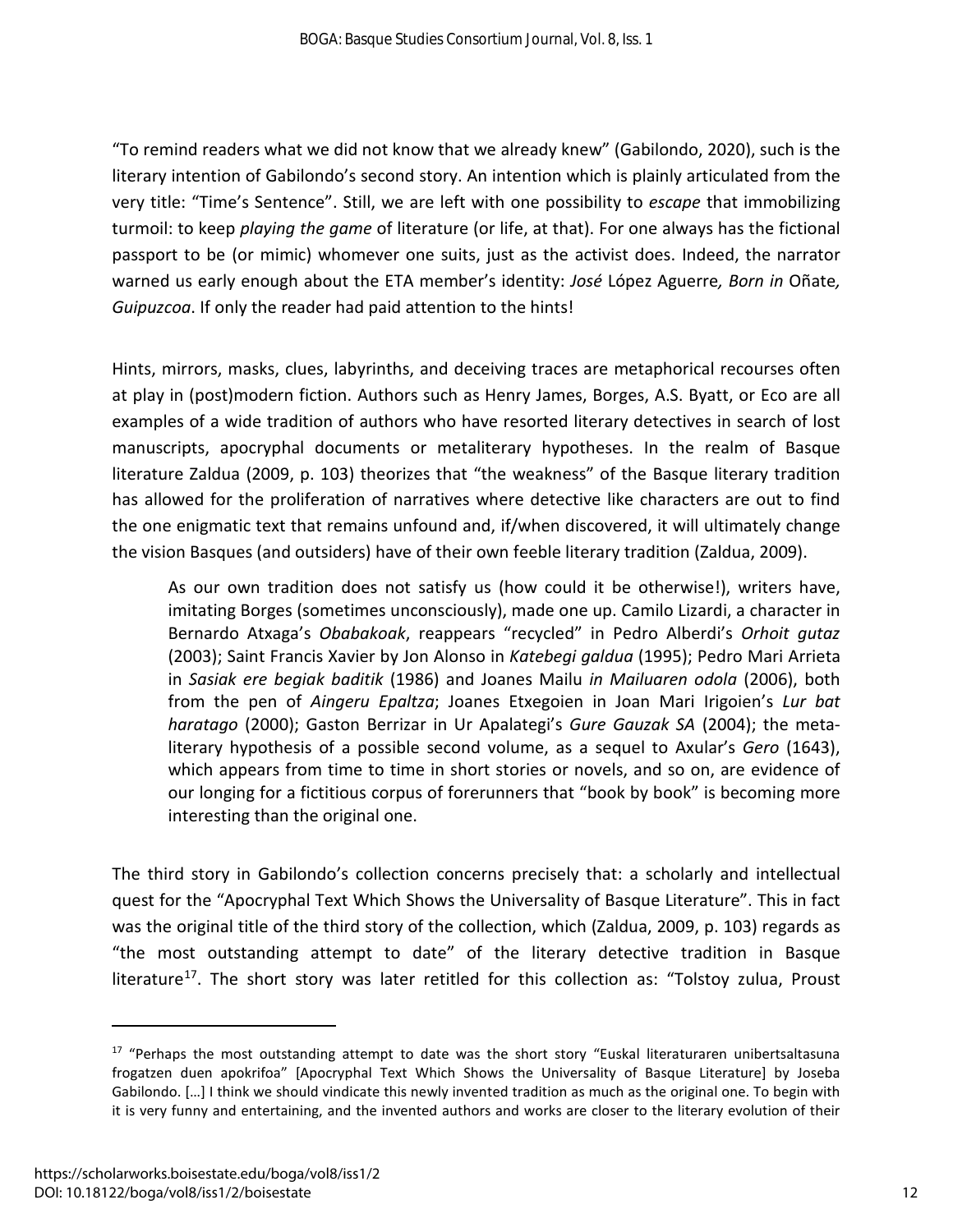papuarra" ["the Tolstoy of the Zulus, the Proust of the Papuans"] as an allusion to a quote attributed to Saul Bellow: "'Who is the Tolstoy of the Zulus? The Proust of the Papuans? I'd be glad to read him". Bafflingly, the epigraph itself happens to be somewhat of an apocryphal hoax since Saul Bellow himself always denied having written it  $18$ .

This literary detective story –which is in fact more philological than literary– is delivered in the form of one long letter whose addresser is a restless, fidgety (47) Basque scholar living in London. The narrative technique, a conventional document imitating reality, allows the author to provide the narrator with a combined authorial status. The middle-aged researcher, whose name remains unknown to the reader, is writing a doctoral dissertation on Old Biscayan Dialect, and is granted access to the secret archives of the British Library by a young (librarian) lover. The love-story offers flesh to the scholar's pure intellectual quest while it *functionally* contributes to the plot and the denouement of the story. The narrator/writer of the letter is in fact in a previous relationship with a Lacanian psychoanalyst (sic) who charges him with projecting his childhood desires into his intellectual quest (53). The quest, indeed, looks more like a means to quench his scientific ambition, a mission to wager against his own idea of the Basque intelligentsia, which he deems as "scholarly out-of-date" (48), and "lazy" (51). The narrator himself is portrayed as an egotistical, learned pedant who has trouble thinking in Basque and often intercalates English substitutes for Basque words. His ambitions concern accessing the Basque Regional Governments grant (53), making money with lectures (80) (48), and having his name inscribed in gold in the pages of Basque literature (48). Indeed, the scholar's constant fear of being followed and haunted by some evil forces is archetypical to the genre.

Through the long account of his scholarly findings the researcher looks back on his younger years and describes the social and moral climate of the Basque Country in the 1980s. The description, which will crop up in other stories of the collection is gloomy and depressing with a landscape of drugs, AIDS, and a bleak future for the narrator's generation: You know the end of the 70s was not easy for our generation, too much change: the bureaucratic and money-thirsty democracy fucked with all our Marxist and hippy dreams.

Such a depiction clashes with the numerous references made in several of the stories to the Basque Country as an "anthropological museum" (239), a theme park for ethnographers and

<span id="page-13-0"></span>own times than the ones written by the clerics who mark the history of Basque literature. And last but not least, any writer knows that the best books are those which never get to be written." (Zaldua, 2009, p. 103)  $18$  For the reference and full story behind the quote ascribed to Bellow see (Foster Jr., 2001).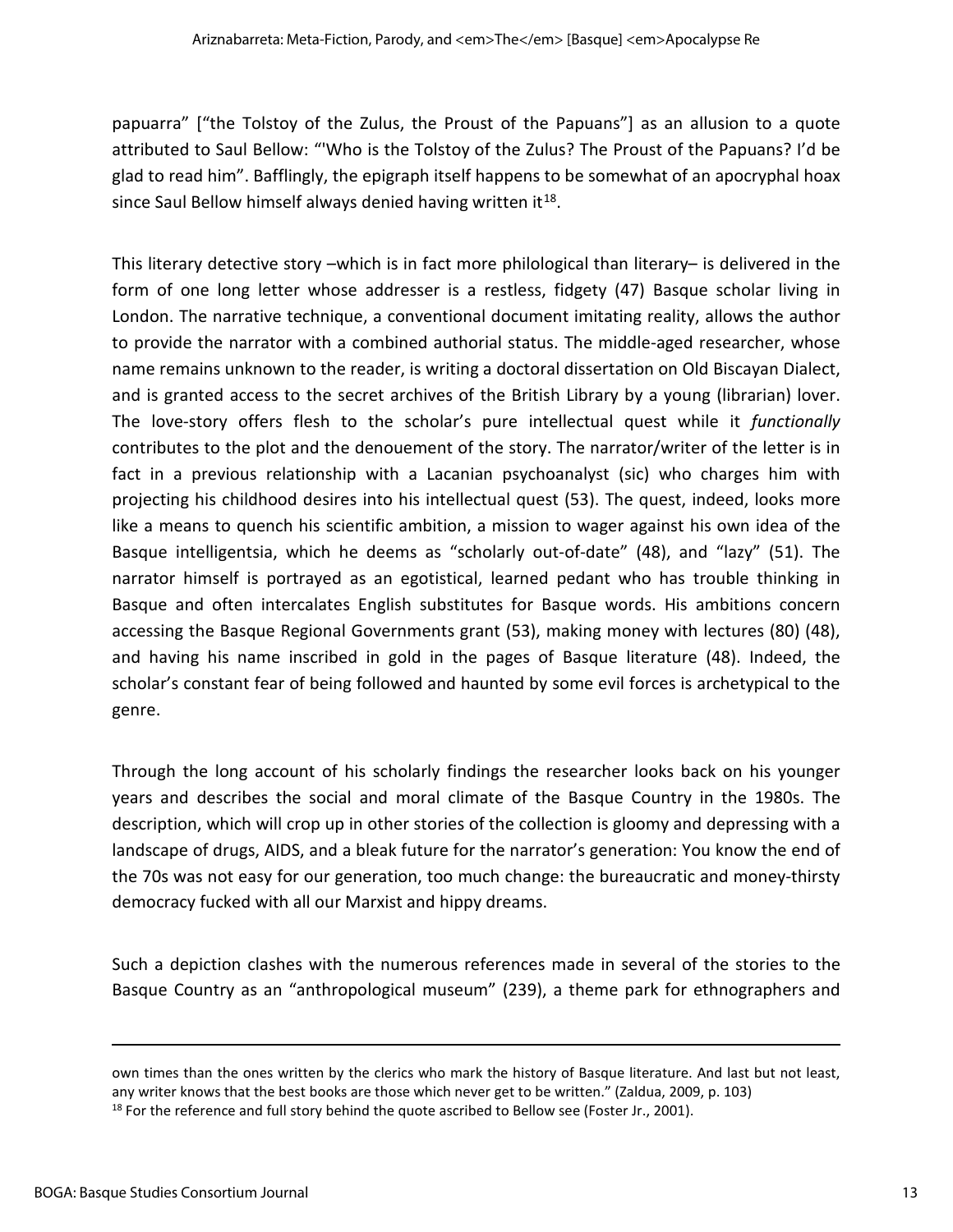scholars (248), a fake arcadian milieu which none of the characters recognize as their own. On the contrary, recollections of the turmoil experienced in the Basque Country during the 70's and 80's and a reminiscence of wild street festivals like San Fermin (162) are the backdrop to several of the stories in the collection. Often, events, smells, tastes, and people that constitute the affective landscape of the characters' childhood and early youth come to haunt them producing a contradictory encounter of spectral and sweet memories. The young José Luís in "Hildakoak" ["The dead"] is confronted with a ghostly cohort of family members who come to comfort him before he dies of AIDS in London, the city in which the protagonist had taken solace to flee "military service" (169) and the stagnant atmosphere of the Basque Country of the 70s and the 80s.

Escaping the homeland, detaching themselves from the familiar, remains the thrust of many of the characters in the stories, but as José Luis confides to Amaya, a fellow squatter, "London is as boring and as dirty as Bilbao" (168). In that sense, Gabilondo's characters can never do away with a sense of *estrangement* regards their (native/adopted) environments and are often restless or in transit. As one of his characters exhorts: "estranxeira na mina propia historia, na miña propia paisaxe"<sup>19</sup> [foreign to my own history, to my own landscape] (211).

Always a foreigner to her own homeland, always lonesome in History. A loneliness which covers her as a second casing that cannot be removed; an exile in which not even rain befriends her.

Since Gabilondo himself belongs to the same generation as the characters he depicts, one cannot but wonder how much of this uprootedness fictionally transmutes personal experience and pertains to the author's own recollections of his young years. As Apalategi contends when discussing Gabilondo's work: "[even if] these [Cano and Gabilondo] are, of course, not writers who escaped Spanish repression; to what extent have they not absconded (the homeland) to flee a stagnant or confused atmosphere in Basque society?" (Apalategi, 2003, p. 88). Fictional metaphors through the collection are too pervasive to believe otherwise.

The fourth story in the collection "Madril, New York, Tokio"<sup>[20](#page-14-1)</sup> starts out with an epigraph from

<span id="page-14-0"></span> $19$  In Galician in the original. The sentence pays homage to the Galician poet Rosalía Castro. Gabilondo has written quite extensively on Galician literature.<br><sup>20</sup> "Madrid, New York, Tokyo" was awarded 1st prize in the "Ignacio Aldecoa" short story contest and was first

<span id="page-14-1"></span>published in *Revista Kultura* (1992). It. It has not been translated.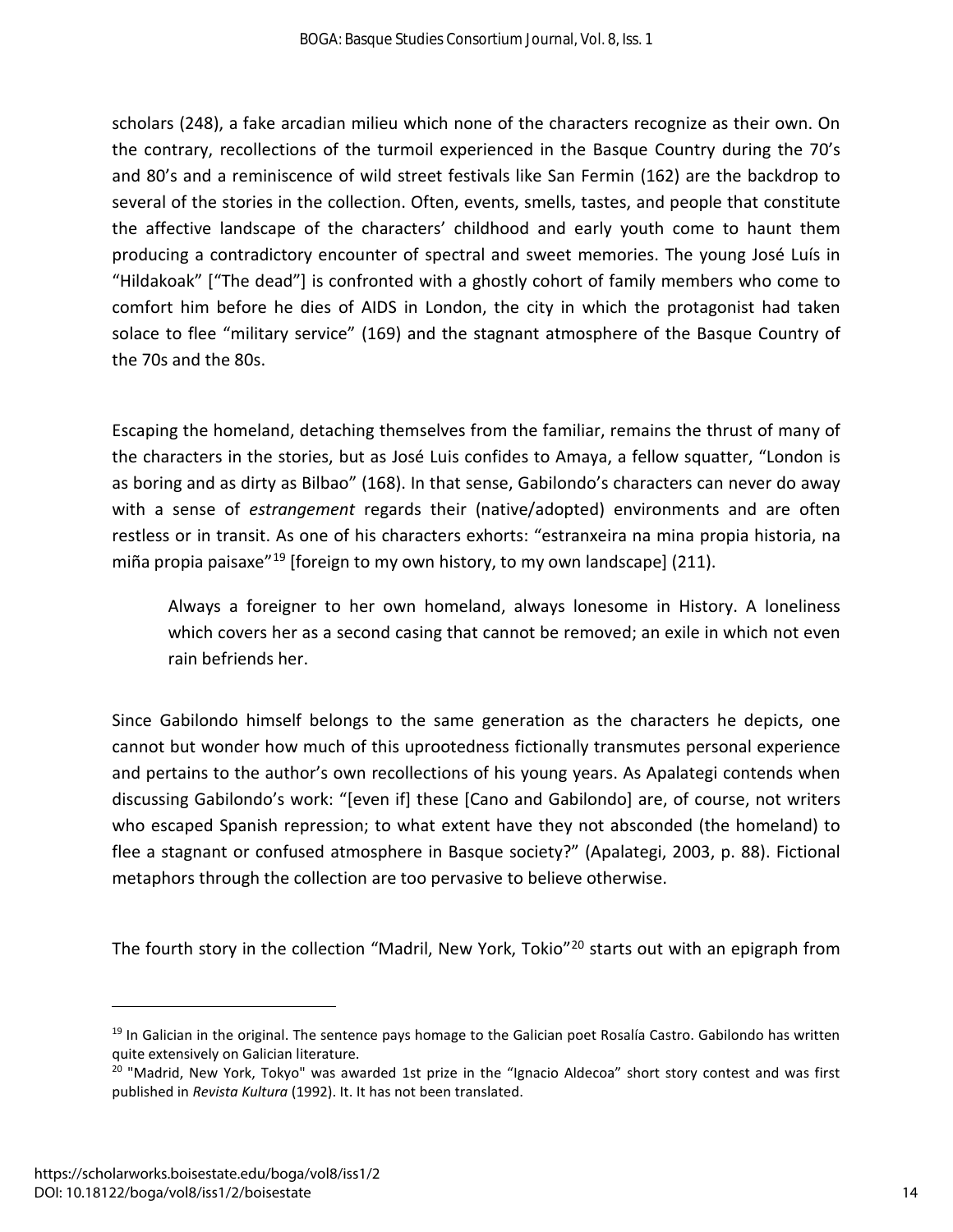the Ridley Scott's *Blade Runner*, a cultural allusion that crops up in a myriad of obvious references and intertextual mentions through the story. A nightmarish, labyrinthine, account of a journey of an Spanish movie director from Extremadura in search of the love of his youth, a Basque *beau* with whom he shared political affiliations to the Communist party and a homosexual crush that remains a central thrust for the protagonist's whereabouts.

Madrid, New York and Tokyo serve as a postmodern backdrop –a virtual *hologram* (98)– for the wandering of the main character, a hollow, Prufrock-like character, clung to a recurrent memory of past lust which he can only endure through etherizing himself with alcohol and his addiction to *benzodiazepines*. Hallucinatory states, deceiving mirrors, blurry visions, and fuzzy memories conform the scenario for the perfect "anti-detective" narrative, which suggests that "as individuals we now occupy roles rather than selves" (Waugh, p. 239). Although the actual identity of the protagonist is never made clear (we are barely given a few hints about his background) the narration comes out as a story on the construction of sexual and ideological identity in which mystery and a hide-and-seek narrative technique are used at service of the character's personal identity quest and the construction of a psychological alter ego, a double to the main protagonist.

To offer a literary parallelism, while reading Gabilondo's *Vulgate*, one often thinks of the mazelike techniques that constitute Paul Auster's masterful (The New York Trilogy, 1990/1987), but Gabilondo's characters are far too parodic to retain the mystery they claim. To put it differently, Gabilondo's characters are pawns of the author's self-consciousness of what constitutes a character in postmodern narrative, which "insists on offering the merest fragments of character, without ever allowing for a fully coherent construction of an identifiable whole" (Docherty, 2002, p. 359).

Since images of Basqueness (Jon) and otherness (protagonist) stand in tension through the story, there seems to be an invitation to argue in favor of a personality split on the part of the central character, which does not constitute a fixed identity. Whereas the Spanish film director –revealingly from Extremadura, the region where most immigrants to the Basque Country in the 60's originated– is only able to speak his native language, his idealized Basque lover is a well-rounded polyglot who speaks over six languages. The strong tension, both sexual and ideological, between the two characters hint at a hidden desire to assimilate each other, an unsuccessful aspiration to become one and whole again. The story, of course, acquires a deeper impact when the reader becomes aware it was, in fact, authored by the main protagonist of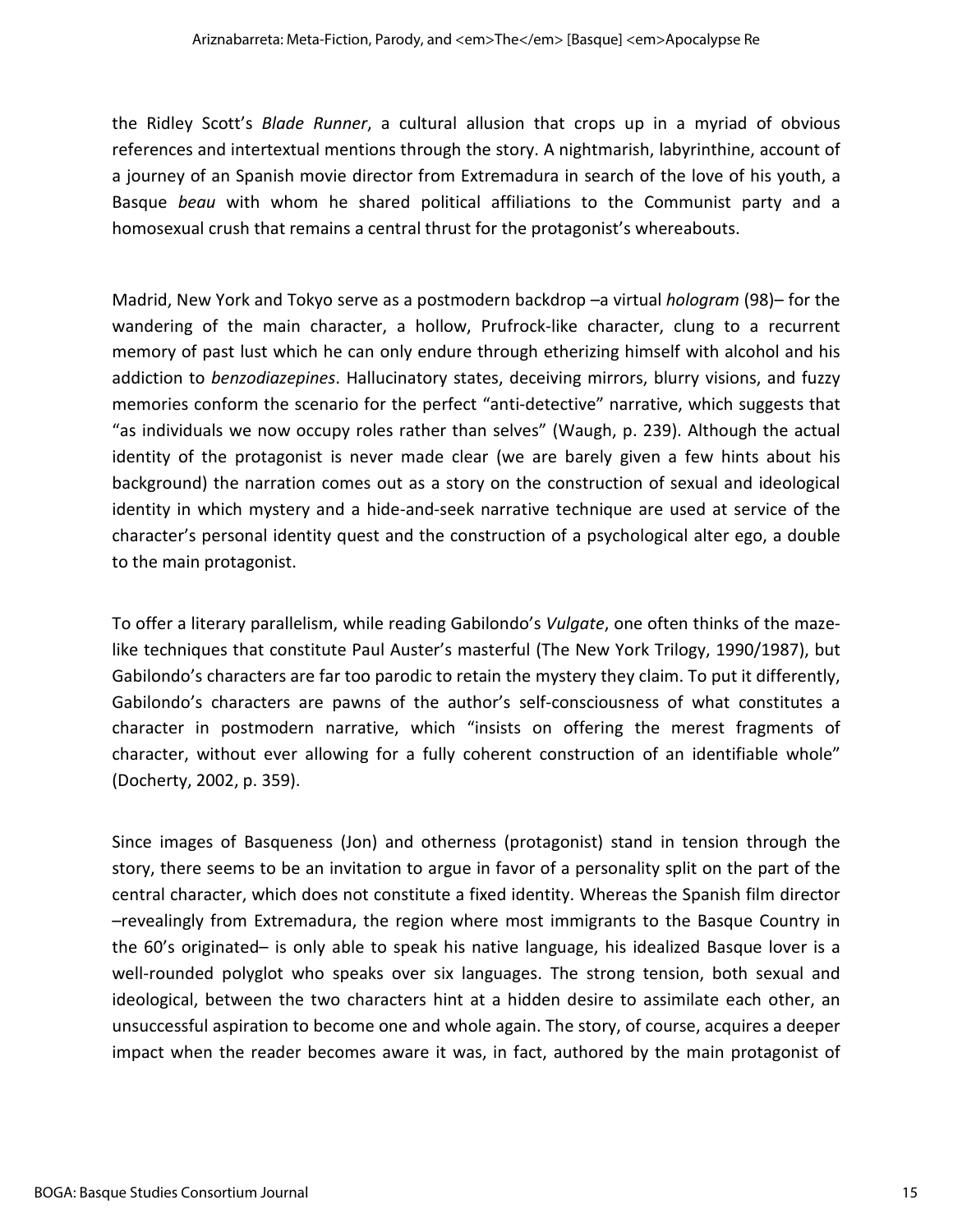another story of the collection: "Ez naiz sekula abenidan geratu"<sup>[21](#page-16-0)</sup> ["I never stop at the Avenue"] who is likewise searching for her vanished identity, albeit unconsciously at first. Through the discovery of this authorship the collection unfolds yet another web of fictional connections which abound on the metafictional character of Gabilondo's writing. The constant focus on narrative discoveries, and fictional breakthroughs contribute to the idea of all the characters being "haunted by the sensation that they are characters in a novel" (Concha & Dobrott, 2006, p. 68) who are about to make a discovery. The epiphany in "Ez naiz sekula abenidan geratu" ["I never stop at the Avenue"] concerns a parasitical lover that looks identical to the actress Angelina Jolie, a lustful fallen angel that lacks any psychological depth, yet is outlined as somewhat of a mythical (vampiric) presence. <sup>[22](#page-16-1)</sup>

The reference to the actress Angelina Jolie is by no means an exception, since the collection is a *who-is-who* of global cultural references, and, similarly, brims with name-games concerning well known, easy to track, persons in Basque culture. The profuse references to pop-cultural icons –Dylan, The Sex Pistols, Quadrophenia, Henri Moore, Kurosawa, Ridley Scott, Fritz Lang, Hitchcock, Hilary Swank– and canonical authors –Joyce, Rosalía de Castro, Hemingway, Sartre, Conrad, Bellow, Deleuze– stem from Gabilondo's familiarity with cinema, pop culture and canonical literature. On the other hand, the traceable Basque references often serve as a means for caricaturesque social criticism concerning Basque society.

All the allusions –Basque and global; high-brow and popular alike– are made blatantly and scaffold the plot and the stories' symbolism to the limit. To give but an instance of their functional role in the stories we may return to the stories "Hildakoak" ["The dead"] –in which the literary wink to Joyce's short story is made unashamedly obvious– and the fourth story in the collection: "Madrid, New York, Tokyo". In the latter, as the main character is about to board the return plane that will take him back home, a reference to Joseph Conrad's "the horror" helps close a journey that was started as vital in the protagonist's quest of himself yet proves to be futile.

Ostensibly, Conrad's Kurtz's final judgement on his own life and the iconic horror cry towards the dangers of imperialism have here transmuted into to a perceived rampant totalitarianism to which the characters themselves have contributed through self-betrayal and the neglect of the

<span id="page-16-0"></span> $21$  The short story was awarded second prize in the contest "Imaginate Euskadi" and was published by the Banco Hispano Central (Gabilondo, Ez naiz sekula abenidan geratu, 1993).<br><sup>22</sup> The name chosen for the lesbian-tempting vampire *–Angelina Jolie*, or *Pretty (female) Angel*– helps the double-

<span id="page-16-1"></span>sided voyage to Itziar's *un-Basquening*, via un-repressing desires, both to her Andalusian past and global present.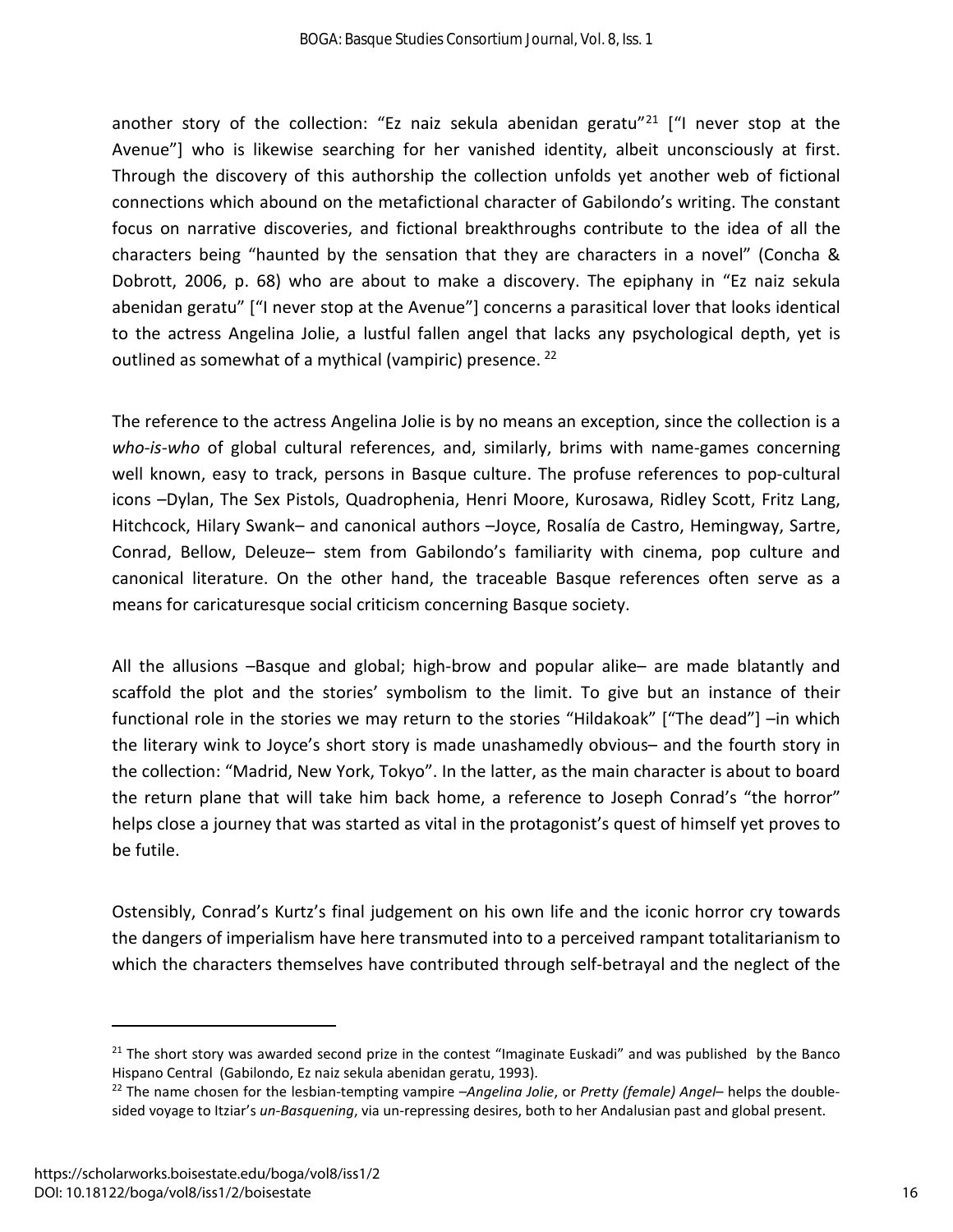political *ethos* that guided their younger years. A tyranny which, as the character finally acknowledges, has killed any possibility of human emancipation.

The ubiquitous references to hard ideologies the characters lived by in their youth, namely Marxism and radical Basque Nationalism, are reminiscent of a past where "utopia marked a direction" (Aldekoa, 2005). Jon's (the protagonist's Basque *beau*'s) militancy in the Basque armed group ETA speaks of a time in Basque history when such a reactive stance was of relative hegemony. Jon's involvement with the "yakuza" mercenaries reaffirms a symbolic contemporary reality in which ideals such as national emancipation or communalism have been dispatched: all those words, "negotiation", "revolution", "freedom", "Proletarian class," the deadly words that had long haunted me, now returned to seek revenge. (115)

In the absence of hard ideologies –and since the power of subject and history has been dismantled– the question remains what intellectual weapons remain available to wage such an uneven combat. Indeed, the power of language as emancipatory force does not seem to offer much of an answer. Gabilondo's narrators and characters alike struggle with language and its opacities. Foreign languages and the characters' failure to learn or understand them (101), the recourse to code-switching (48), mixing different foreign (88) (191) and national peninsular languages (54) (204) (212) –such as Portuguese, Catalan, Basque and Castilian– the use of scholarly jargon (64), popular colloquialisms (198) (164) and slang (205), the broken language of new Basque speakers (163), archaic language (63) (190) (194), Latinisms (226), and the resort to Basque dialecticisms (202) create a universe of misinterpretation that enhances the characters' and narrators' inability to make sense of the surrounding reality and events.

To Gabilondo's characters, who mostly communicate through desire, lust and sex, language is treasonous and the source of profound misunderstanding. Through the collection, only the affective small talk of lovers and close friends overpowers uncommunication. That, and the joy all the characters find in sharing food and sex –flesh and meat– resulting in a sort of carnival of (mutual) symbolic cannibalism; physical contact constituting the only truth that can outpower the masquerade of discourse and language (words, words, words).

Alterity, multiplicity, detachment, metafiction, and parody, and even caricature, constitute the recourses around which Joseba Gabilondo constructs his *Vulgate of the Apocalypse*, a collection that comes out as an authoritative moral and social inquiry into *the ethos of Basqueness*, an autopsy of the *contemporary ills of a global world*, and an *analysis of postmodernism*. By describing an *assemblage* ( (Deleuze & Guattari, 1987/1980)) — a concurrence of bodies, coincidences, and affects: *a multitude*—, while parodically revisiting the past in the light of the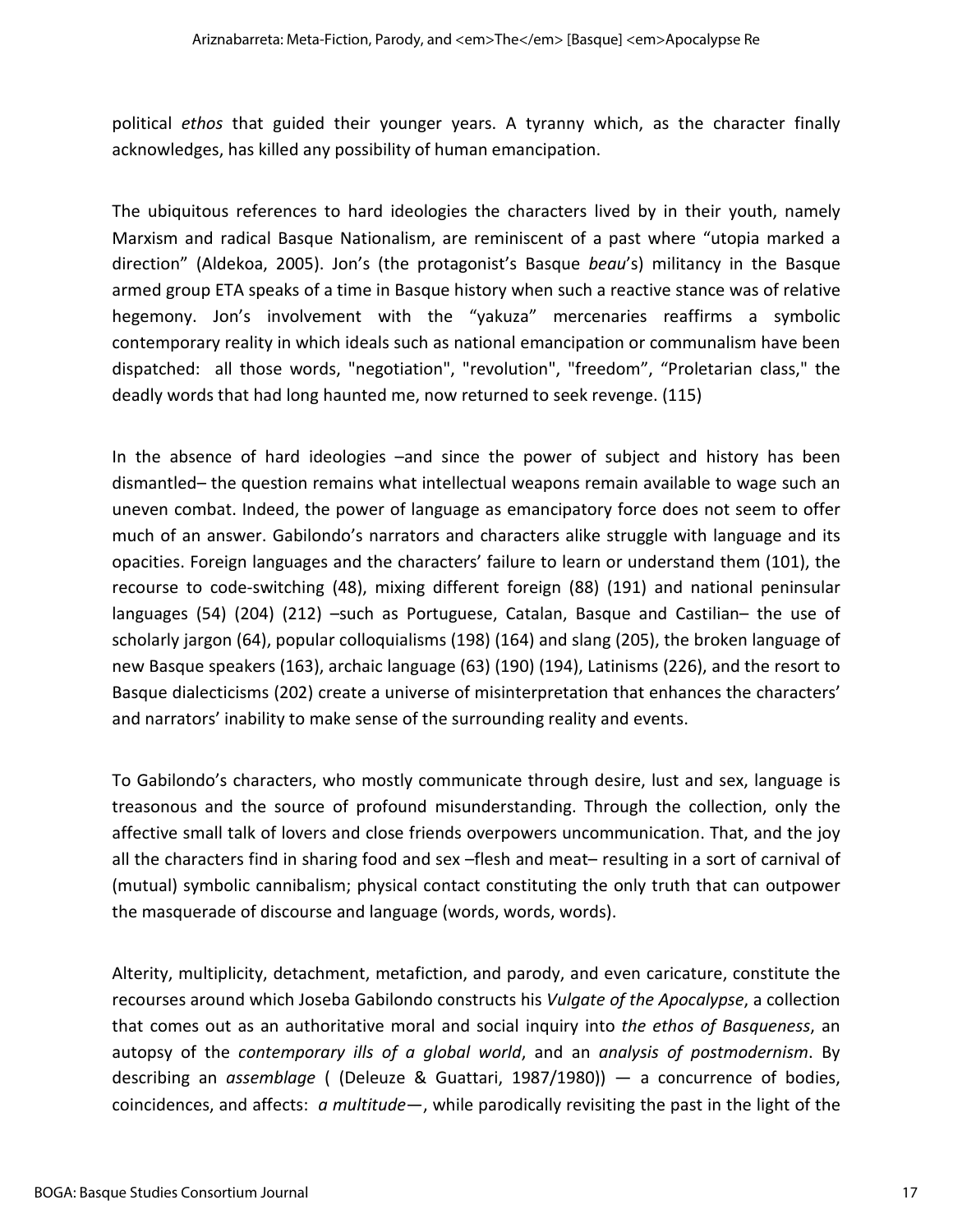present, Gabilondo fictionally scaffolds his reflections on issues that have long concerned him as an intellectual and have occupied most, if not all, of his scholarly work. The lack of worldliness and roundness of his fictional proposal in favor of a *literature-of-ideas* does not do away with the overwhelming impression the reader is left with. Indeed, we have been the recipients of a shrewd revelation. Admittedly, a revelation that twinges the reader who shares the author's fears with a sharp pang; yet does not impact those who fail to admit them.

#### **Works Cited**

Aldekoa, I. (2005, April 18). Hemen krisian dagoena utopia da. *Ikasbil*.

- Aldekoa, I., Mercero, G., Apaolaza, X., & Gabilondo, J. (2008). *Postmodernitatea eta globalizazioa.* EU: Erroteta-Hiru hego.
- Apalategi, U. (2003). Amerikak, euskal idazle berrien paratopia hautatua. In T. Peillen, *Euskaldun etorkinak Ameriketan* (pp. 83-106). Donostia-San Sebastián: Utriusque Vasconiae.
- Ariznabarreta, L. (2019). *Notes on Basque Culture: The aftermath of epics.* Montevideo: CLAEH.

Auster, P. (1990/1987). *The New York Trilogy.* New York: Penguin.

Ayerbe, M. (2009, May 24). Hondamendiaren atarian. *Berria*.

- Ayerbe, M. (2012). *Our Wars. Short Fiction on Basque Conflicts.* Reno: Center for Basque Studies.
- Berkhofer, R. F. (1997). *Beyond the Great Story: History as Text and Discourse.* Cambridge, Mass.: Belknap Press of Harvard University.
- Concha, Á. d., & Dobrott, G. (2006). *English Literature in the Second Half of the Twentieth Century.* Madrid: UNED.
- Deleuze, G., & Guattari, F. (1987/1980). *A Thousand Plateaus: Capitalism and Schizophrenia.* Minneapolis: University of Minnesota Press.
- Docherty, T. (2002). The Ethics of Alterity. In B. Nicol (Ed.), *Postmodernism and the Contemporary Novel* (pp. 355-370). Edinburgh: Edinburgh University Press.
- Eco, U. (1994 (1991)). *Apocalypse Postponed [Apocalittici e Integrati].* (R. Lumley, Ed.) Bloomington, Indiana: Perspectives.
- Erostarbe, G. (2020, April 25). Gure zeruertz berria ez da historia, apokalipsia baizik. *Argia*.
- Foster Jr., J. B. (2001, Summer). 'Show me the Zulu Tolstoy': A Russian Classic between 'First' and 'Third' Worlds. *The Slavic and East European Journal, 45*, 260-274.
- Gabilondo, J. (1992). *Kaliforniatik bihotzez.* Donostia-San Sebastián: Elkar.

Gabilondo, J. (1992). Madril, New York, Tokyo. *Revista Kultura*(2), 117-28.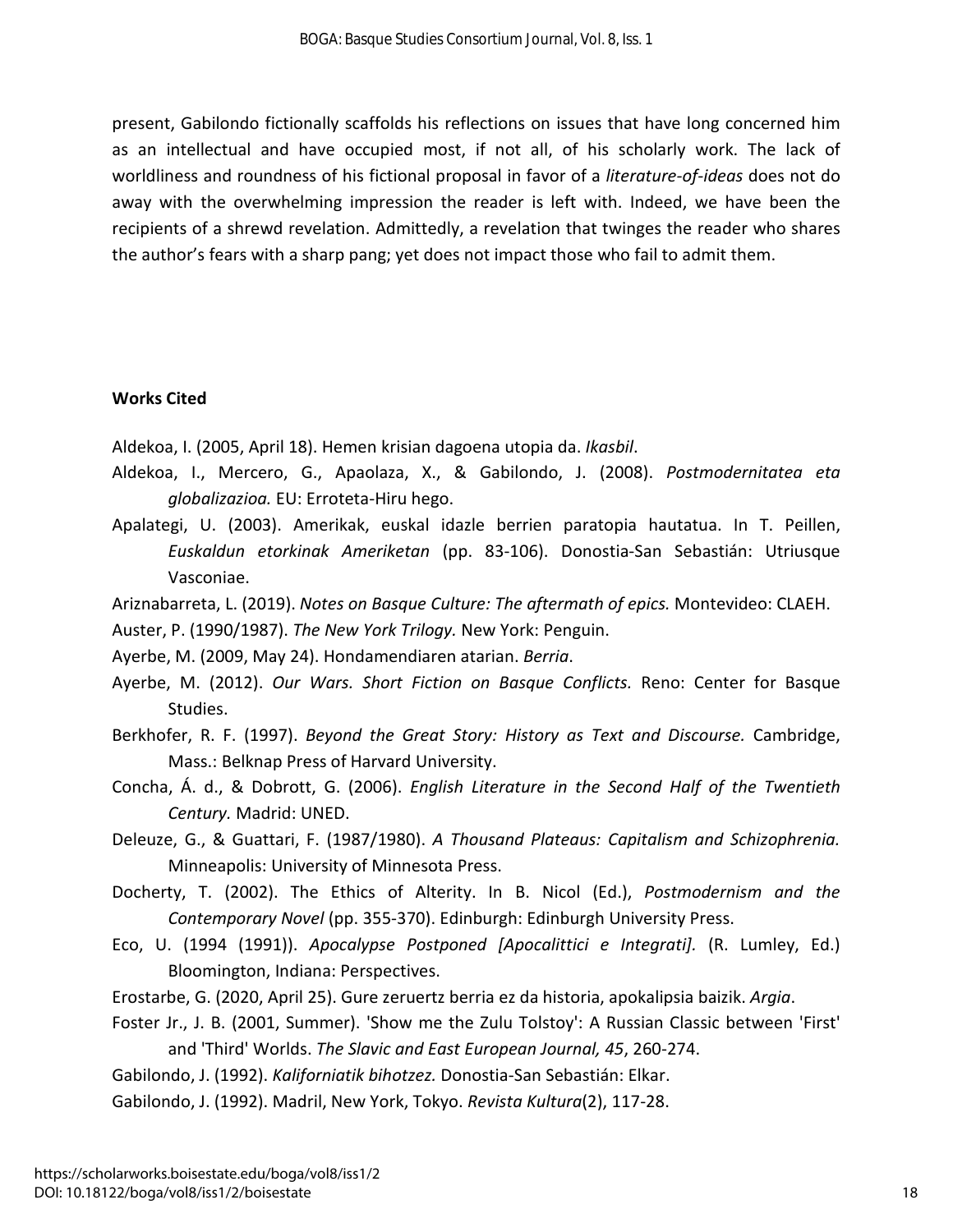- Gabilondo, J. (1993). Ez naiz sekula abenidan geratu. In *Imagínate Euskadi 1992* (pp. 68-77). Bilbao: Banco Hispáno Central.
- Gabilondo, J. (1998). Terrorism as Memory: The Historical Novel and Maschuline Masochism in Contemporary Basque Literature. *Arizona Journal of Hispanic Cultural Studies, 2*, 113- 145.
- Gabilondo, J. (1999). Bernardo Atxaga's Seduction: On the Symbolic Economy of Postcolonial and Postnational Literatures in the Global Market. In W. Douglass, & W. Douglass (Ed.), *Basque Cultural Studies* (pp. 106-133). Reno: University of Nevada Press.
- Gabilondo, J. (2006). *Nazioaren Hondarrak. Euskal literatura garaikidearen historia postnazional baterako hastapenak.* Bilbao: EHU-UPV University Press.
- Gabilondo, J. (2009). "Towards a Postnational History of Galician Literature: On Pardo Bazán's Transnational and Translational Position". *Bulletin of Hispanic Studies, 86*(2), 249-269.

Gabilondo, J. (2009). *Apokalipsia guztioi erakutsia.* Donostia-San Sebastián: Erein.

- Gabilondo, J. (2012). "Literatur politikaz eta ekonomiaz kanona, sariak, merkatua eta globalizazioan. Sarrionandia, multikulturalismo kritikoa". *Oihenart*, 45-66.
- Gabilondo, J. (2012). Ikasketa eta teoria Queer-ak. In A. Aizpuru, B. Alonaga, I. Galletebeitia, & A. Olariaga, *Euskal Herriko pentsamenduaren gida* (pp. 177-186). Bilbo: UEU.
- Gabilondo, J. (2012). Time's Sentence. In M. a. Ayerbe, *Our Wars. Short Fiction on Basque Conflicts* (pp. 245-57). Reno: Center for Basque Studies.
- Gabilondo, J. (2012). XVI. mendetik XX. mendera: apologistak eta subjektu euskalduna. In A. Aizpuru, B. Altonaga, I. Galletebeitia, & A. Olariaga, *Euskal Herriko pentsamenduaren gida* (pp. 9-28). Bilbao: UEU.
- Gabilondo, J. (2013). "El anillo posnacional de Moebius: Deseo y política en la literatura vasca reciente (2000-2012)". *Ínsula*, 33-35.
- Gabilondo, J. (2013). *New York-Martutene: euskal post-nazionalismoaren utopiaz eta globalizazio neoliberalaren krisiaz.* Bilbao: University of the Basque Country Press.
- Gabilondo, J. (2016). *Before Babel.* Lansing: Barbaroak.
- Gabilondo, J. (2016, April 24). Masokismoa gaindituz: Goza dezakegun nazio baten alde. *Argia*.
- Gabilondo, J. (2017). *Populismoaz: subirotasun globala eta euskal independentzia.* Tafalla: Txalaparta.
- Gabilondo, J. (2019). "Postimperialismo, estudios ibéricos y enfoques comparativo sistémicos: pornografia neoloberal española, terrorismo antroplógico-turístico y oasis vasco". In C. Martínez Tejero, & S. Pérez Isasi (Eds.), *Perspectivas críticas sobre os Estudos Ibéricos* (pp. 89-113). Venice: Edizioni Ca Foscari-Biblioteca Rassegna Iberística.
- Gabilondo, J. (2019). *Globalizaciones: La nueva edad media y el retorno de la diferencia.* Madrid: Editorial Siglo XXI.
- Gabilondo, J. (2019). *Introduction to a Postnational History of Contemporary Basque Literature (1978-2000): Remanants of the Nation.* Rochester, NY: Tamesis Books.